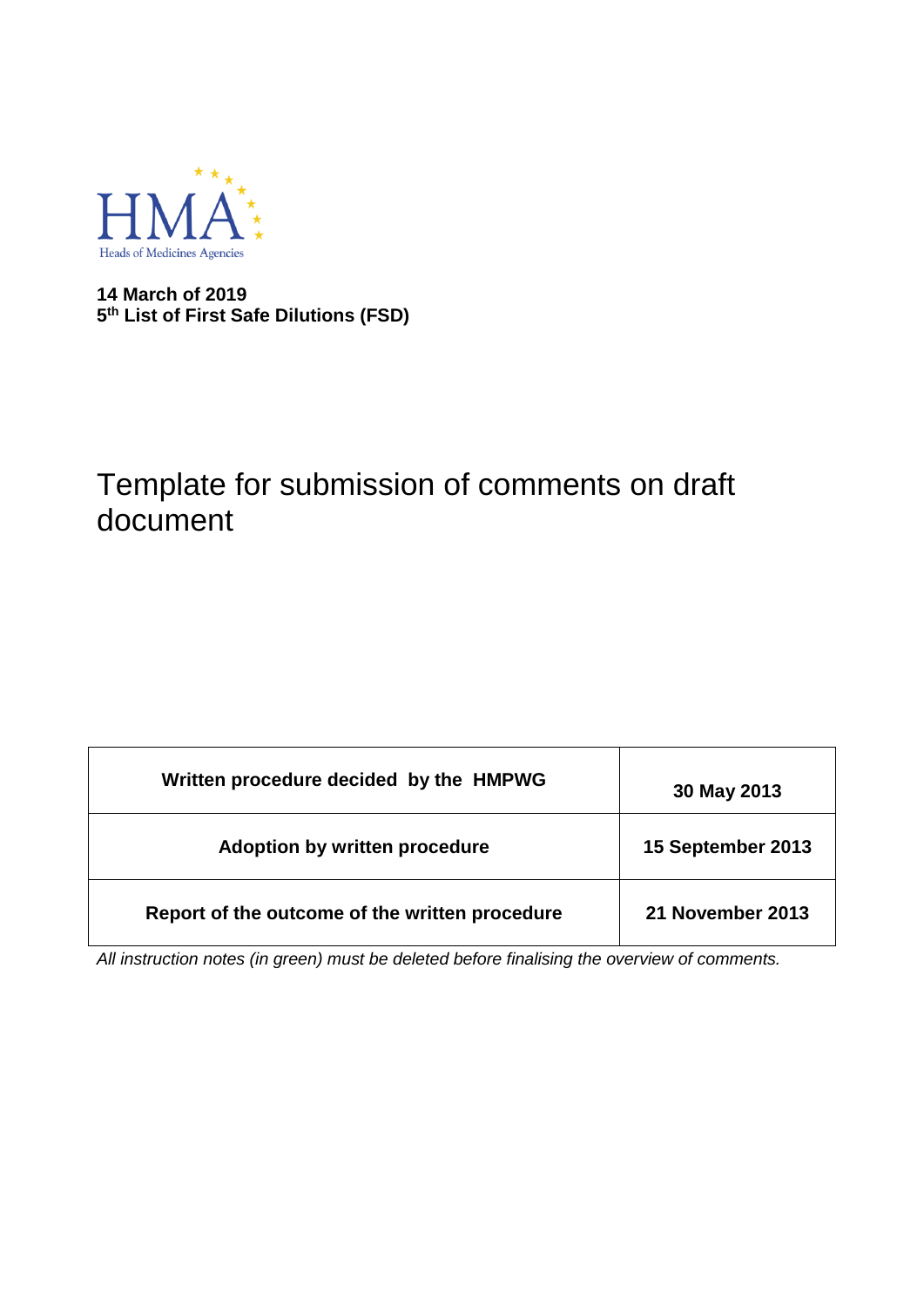# Submission of comments on draft document

## **Table 1: Origin of comments**

5<sup>th</sup> List of First Safe Dilutions (FSD) as released for public consultation on 18<sup>th</sup> December 2018 until 19<sup>th</sup> March 2019.

| Organisation or individual | Contact details (e-mail address, telephone number, name<br>of contact person) |
|----------------------------|-------------------------------------------------------------------------------|
| <b>ECHAMP EEIG</b>         | Amandine Oset                                                                 |
| Rue Washington 40          | amandine.oset@echamp.eu                                                       |
| B-1050 Brussels            | +32 2 649 94 40                                                               |
| Belgium                    |                                                                               |

| Interested parties are invited to send                                                         |
|------------------------------------------------------------------------------------------------|
| comments together with a copy of the cited references.                                         |
| This will facilitate the assessment of comments, suggestions and corresponding justifications. |
| When the reference consists of a book chapter, the copy must include                           |
| the page of the book showing the year of publication.                                          |
| Comments without copies of the supporting literature will not be considered.                   |
| Comments should be sent electronically and in Word format (not pdf).                           |
| Comments and the identity of the sender will be made public                                    |
| unless a justified objection is received at the time of the submission.                        |
|                                                                                                |
| Please submit comments on each document separately.                                            |
|                                                                                                |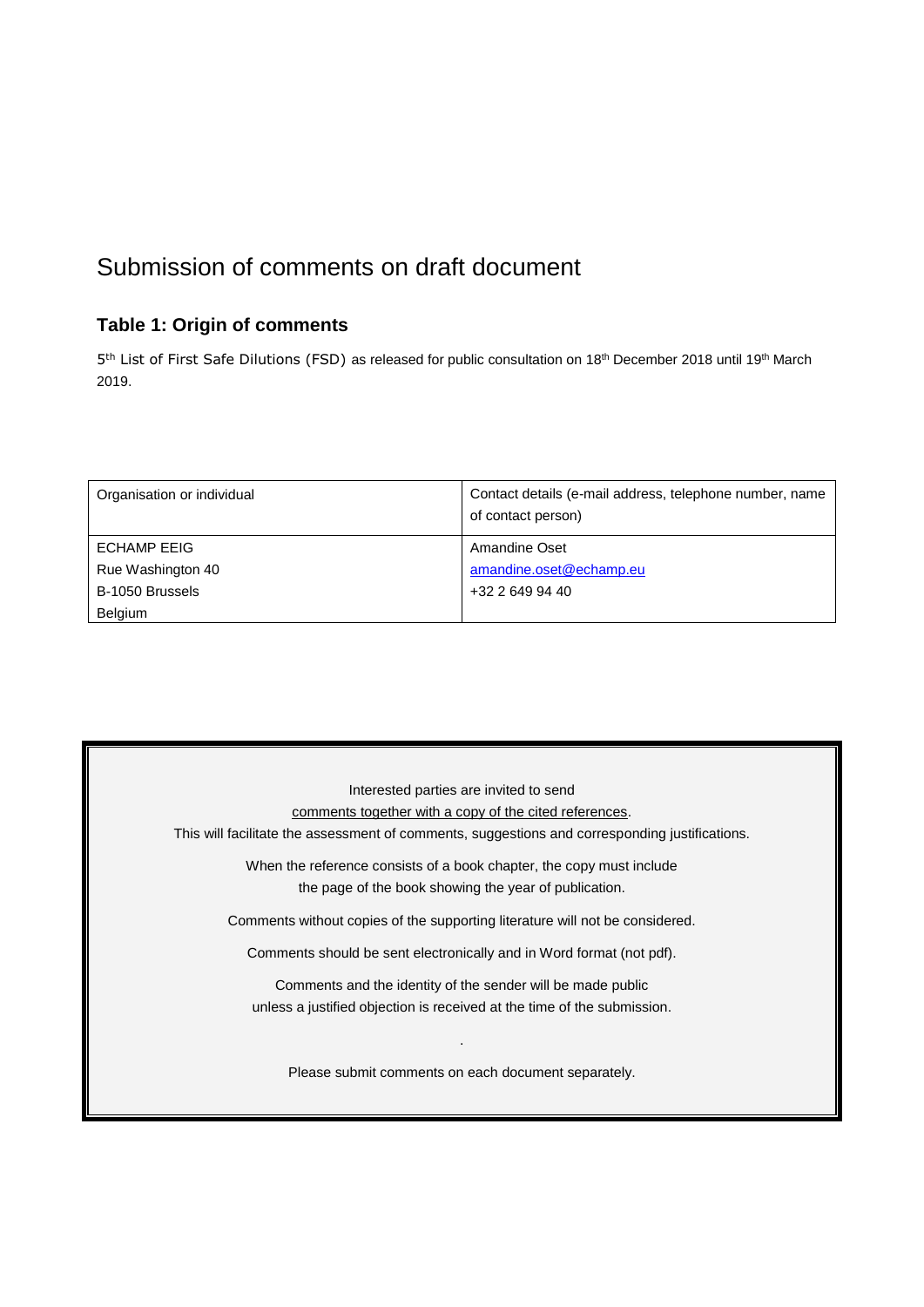#### **Table 2: Comments**

#### **GENERAL COMMENTS ON DRAFT DOCUMENT**

| Interested party | <b>Comment and Rationale</b>                                                                                                                                                                                                                                                                                                                                                                                                                                                                                                                   | Outcome |
|------------------|------------------------------------------------------------------------------------------------------------------------------------------------------------------------------------------------------------------------------------------------------------------------------------------------------------------------------------------------------------------------------------------------------------------------------------------------------------------------------------------------------------------------------------------------|---------|
| <b>ECHAMP</b>    | PDE and weight adjustment                                                                                                                                                                                                                                                                                                                                                                                                                                                                                                                      |         |
|                  | Regarding the PDE calculation, the additional weight adjustment to 3 kg<br>bodyweight is not appropriate. A detailed justification and statement is<br>attached. For further details please refer to the pdf-file "general comment -<br>PDE and weight adjustment".                                                                                                                                                                                                                                                                            |         |
| <b>ECHAMP</b>    | Effect of selection of literature reference on FSD in comparison with<br>each other                                                                                                                                                                                                                                                                                                                                                                                                                                                            |         |
|                  | In HMPWG practice, neonatal nutritional needs or the mean intakes from<br>breast milk are sometimes used as literature references for toxicological<br>evaluation. But nutritional needs or mean intakes of neonates are no<br>toxicological data and therefore do not meet the requirements as an<br>adequate reference for a toxicological assessment.                                                                                                                                                                                       |         |
|                  | The consequences become clear when comparing FSD. For Kreosotum for<br>example the TDI of phenol (= toxicological data) is used for the assessment<br>and an FSD of D4 results. The European GHS Classification for Kreosotum<br>is Category 3 for oral acute toxicity. On the other hand, for Natrium nitricum<br>the Reference Dose for Oral Exposure (RfD) was used as reference which<br>also results in an FSD of D4. In terms of toxicity, Natrium nitricum is not<br>classified as toxic according to the European GHS Classification.  |         |
|                  | The consequences become even clearer looking at the evaluation of<br>Ferrum metallicum from the $4th$ list of FSD is considered. The mean intakes<br>of breast fed neonates are used as reference for the toxicological<br>evaluation. An FSD of D5 results. In terms of toxicity, Ferrum metallicum is<br>not classified as toxic according to the European GHS Classification.<br>Moreover, in the case of oral intake of even higher doses of metallic iron,<br>absorption is to be expected only to a small extent because the capacity of |         |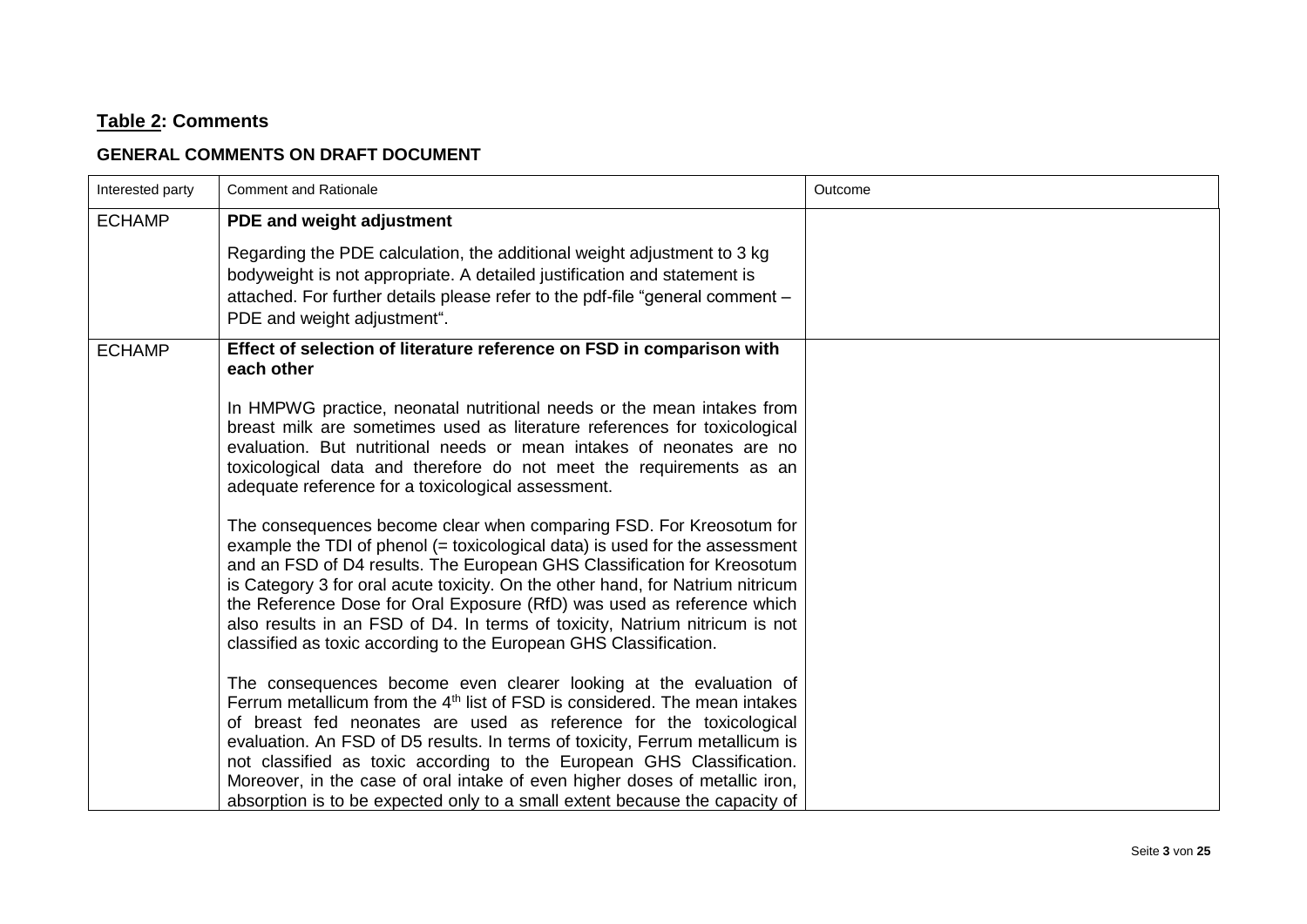| Interested party | <b>Comment and Rationale</b><br>Outcome                                                                                                                                                                                                                                                                                                                                                                                                                |  |  |  |
|------------------|--------------------------------------------------------------------------------------------------------------------------------------------------------------------------------------------------------------------------------------------------------------------------------------------------------------------------------------------------------------------------------------------------------------------------------------------------------|--|--|--|
|                  | the gastric acid is limited with respect to the absolutely necessary<br>ionization for the absorption (GESTIS Substance database).                                                                                                                                                                                                                                                                                                                     |  |  |  |
|                  | These examples illustrate that substances that are classified as non-toxic<br>according to HMPWG result in being equally dangerous or even more<br>dangerous in the assessment of FSD than substances that are officially<br>classified as toxic. This is an imbalance that arises based on the selection<br>of literature references.                                                                                                                 |  |  |  |
|                  | As a rule, toxicological relevant data should be used for the assessment of<br>FSD to avoid this imbalance.                                                                                                                                                                                                                                                                                                                                            |  |  |  |
| <b>ECHAMP</b>    | Whole plant material                                                                                                                                                                                                                                                                                                                                                                                                                                   |  |  |  |
|                  | If there is no specification on the content of the toxicological relevant<br>component in monographs, as a rule the whole plant material (100 %) is<br>classified as the toxicologically relevant component. This is highly<br>unrealistic.                                                                                                                                                                                                            |  |  |  |
|                  | Secondary metabolites as e.g. naphthoquinones or alkaloids have no<br>fundamental role in maintaining life processes of plants, but they are<br>important for plants adaption to environment and defense processes.<br>Therefore, content of plants secondary metabolites is often very low, with<br>less than 1% of dry weight (1) (Ramakrishnan & Ravishankar 2011,<br>https://www.ncbi.nlm.nih.gov/pmc/articles/PMC3329344/pdf/psb-6-<br>1720.pdf). |  |  |  |
|                  | Thus, it reasonable to use a worst-case assumption of e.g. 10 % of these<br>secondary metabolites in the plant for the calculation of the FSD, if no data<br>is available.                                                                                                                                                                                                                                                                             |  |  |  |
|                  | Furthermore, if literature data on the toxicologically relevant component is<br>available, it should be accepted as a basis for calculation, possibly with an<br>additional appropriate safety factor.                                                                                                                                                                                                                                                 |  |  |  |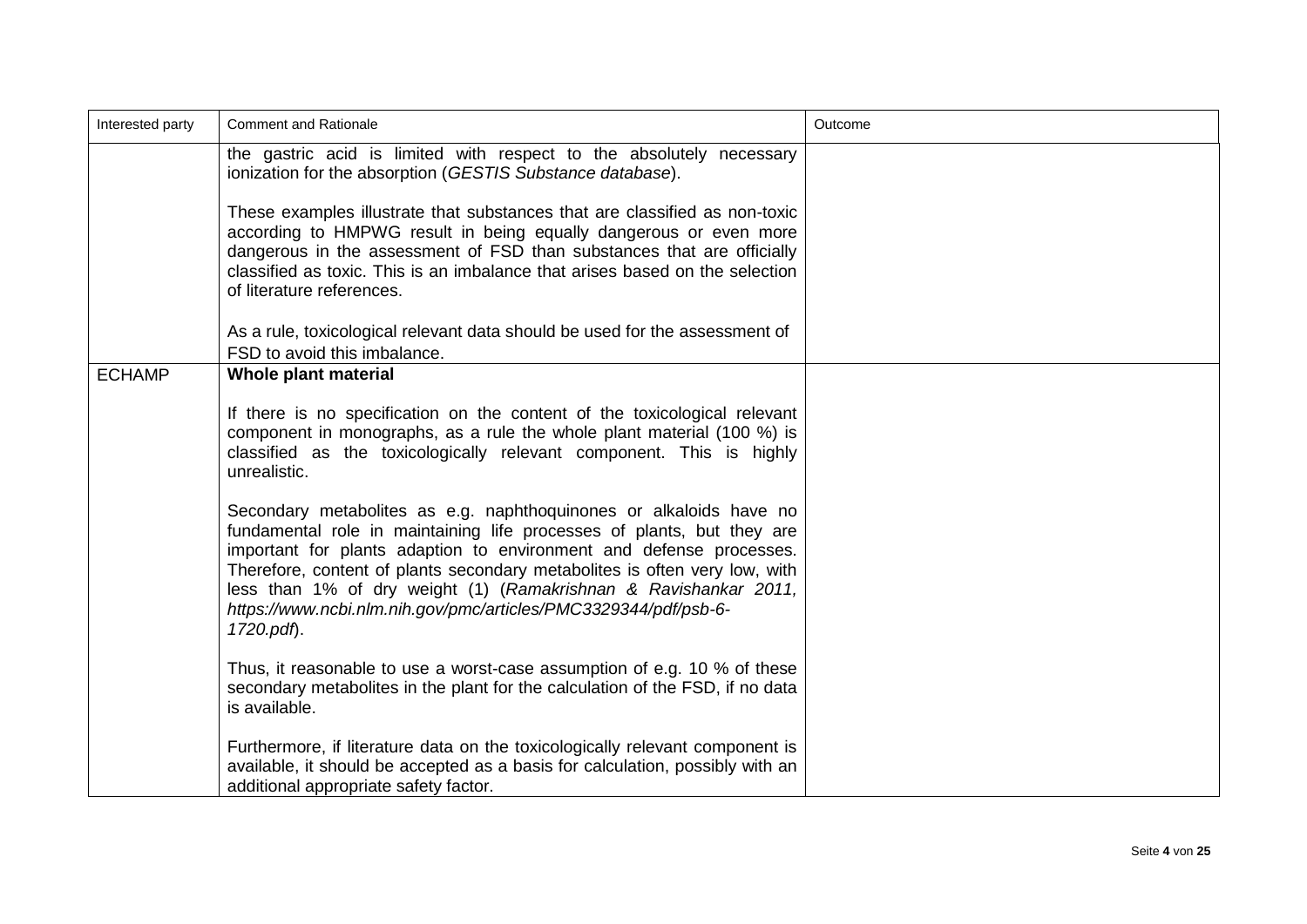| Interested party | <b>Comment and Rationale</b>                                                                                                                                                                                                                                                                                                                                                                                                                                                                                                                                                                                                                            | Outcome |
|------------------|---------------------------------------------------------------------------------------------------------------------------------------------------------------------------------------------------------------------------------------------------------------------------------------------------------------------------------------------------------------------------------------------------------------------------------------------------------------------------------------------------------------------------------------------------------------------------------------------------------------------------------------------------------|---------|
|                  | Both approaches are closer to reality than using the whole plant material<br>for the calculations.                                                                                                                                                                                                                                                                                                                                                                                                                                                                                                                                                      |         |
|                  | <b>Conclusion</b><br>Literature data concerning secondary ingredients in general and for<br>toxicologically relevant components in plants should be considered, where<br>appropriate, with appropriate safety factors (e.g., 10%), even if there are no<br>specifications for the toxicologically relevant components in the<br>monograph. This has already been done, for example, for the evaluation of<br>Phytolacca, by using the toxic component concentration of 30 %<br>constituents of possible concern, which is published in the EMA-MRL<br>document on Phytolacca (EMEA/MRL/600/99-Final, 1999). We appreciate<br>this first approach a lot. |         |
| <b>ECHAMP</b>    | As commented below for Kreosotum, Convallaria (both HAB 2018) and<br>Ranunculus (HAB 2017), there have been changes in some monographs in<br>course of preparing the 5st list of First Safe Dilutions. In view of the long<br>period used for data collection this can happen easily. Anyhow, since this<br>can considerably alter the respective assessments and needs a lot of<br>resources for commenting and correction afterwards, we plea to conduct a<br>final check of status of underlying Pharmacopeia references before starting<br>the consultation process.                                                                                |         |
| <b>ECHAMP</b>    | Selection of data for calculation of FSD: Instead of generally using the<br>lowest literature value for a toxicological effect we advocate to use the best<br>data concerning quality and comparable application route. For a sound<br>assessment the data should be as most reliable as possible. For example<br>see the comment for Adonis vernalis below.                                                                                                                                                                                                                                                                                            |         |
| <b>ECHAMP</b>    | In column 4 there are used different units/names in case of calculation with<br>LHRD. Mostly LHRD is used, but in single cases LHRD/100 is written. This                                                                                                                                                                                                                                                                                                                                                                                                                                                                                                |         |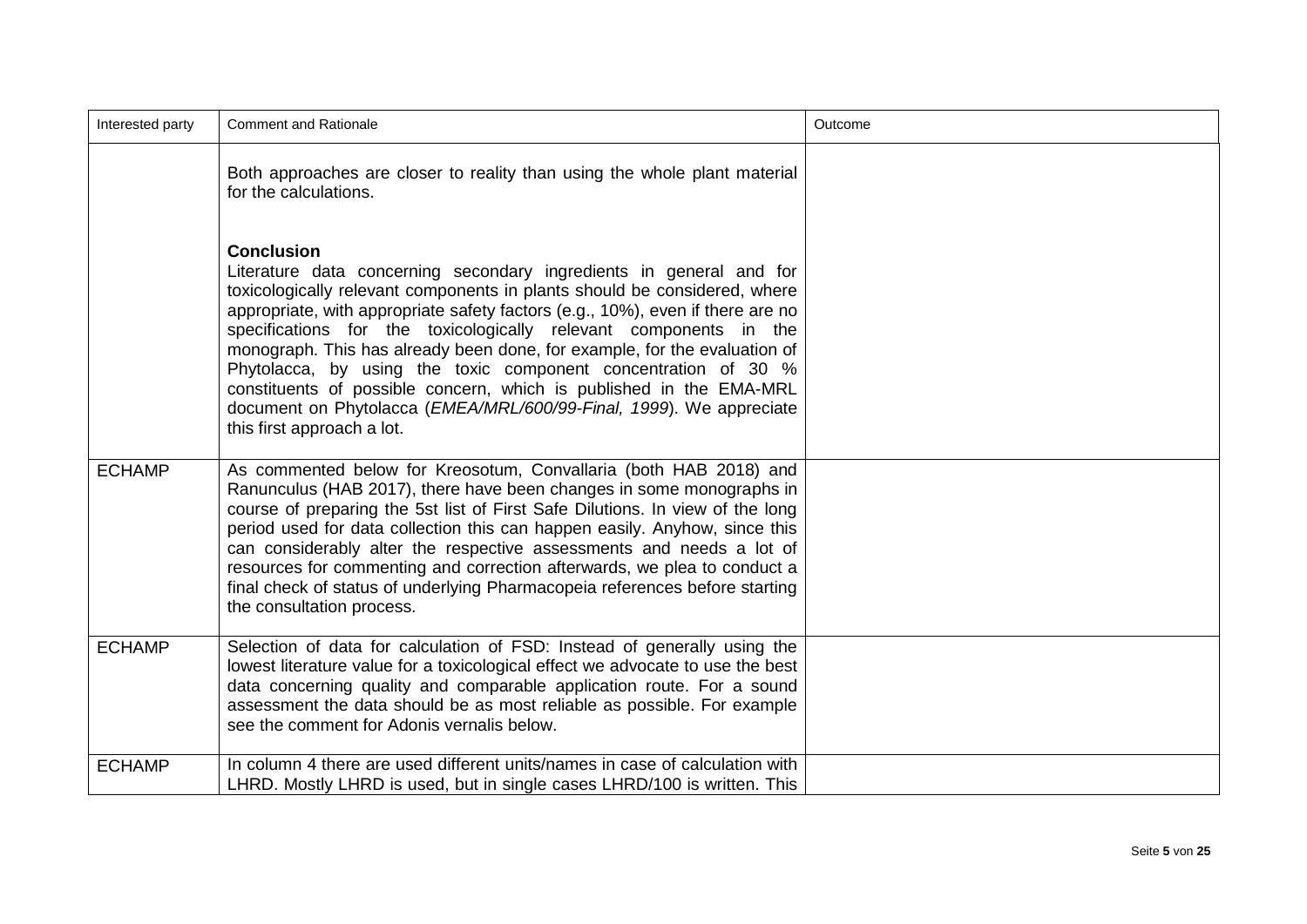| Interested party         | <b>Comment and Rationale</b>                                                                                                                                                                                                                                                                                                                                                                                                                                                                                                                                                                                                 | Outcome |
|--------------------------|------------------------------------------------------------------------------------------------------------------------------------------------------------------------------------------------------------------------------------------------------------------------------------------------------------------------------------------------------------------------------------------------------------------------------------------------------------------------------------------------------------------------------------------------------------------------------------------------------------------------------|---------|
|                          | is confusing and should be unified.                                                                                                                                                                                                                                                                                                                                                                                                                                                                                                                                                                                          |         |
| <b>ECHAMP</b>            | We propose for plant material containing cardiac glycosides e.g. Adonis<br>vernalis, Convallaria majalis, Digitalis, Nerium oleander and Urginea<br>maritima the exclusion from the TTC concept. The identified data of these<br>relevant components showed neither genotoxic nor carcinogenic potential.<br>Furthermore, these plant materials have a long history of use in herbal<br>medicine therapy or as single components in allopathic medicinal products.<br>For the assessment, and to establish a reasonable FSD, the application of<br>e.g. the LHRD/100 concept (or likewise) seems sufficient and appropriate. |         |
| Add rows as appropriate. |                                                                                                                                                                                                                                                                                                                                                                                                                                                                                                                                                                                                                              |         |

#### **SPECIFIC COMMENTS ON TEXT**

| Section<br>number and<br>heading        | Interested<br>party | <b>Comment and Rationale</b>                                                                                                                                                                                                                                                                                                                                                                                                         | Outcome |
|-----------------------------------------|---------------------|--------------------------------------------------------------------------------------------------------------------------------------------------------------------------------------------------------------------------------------------------------------------------------------------------------------------------------------------------------------------------------------------------------------------------------------|---------|
| <b>Adonis</b><br>vernalis<br><b>HAB</b> | <b>ECHAMP</b>       | We suggest to use the oral LHRD for calculation of FSD as<br>the product is used for oral application.<br>It is more scientific to calculate with the same application<br>route.<br>On the one hand, there is a recommended daily dosage<br>"Normdosis" for Adonis vernalis of 0,6 g Adonis pulvis<br>normatus with a standardized content of Cymarine (content<br>of 0,2% Cymarin DAB 2012), which is equal to 0,0012 g<br>Cymarin. |         |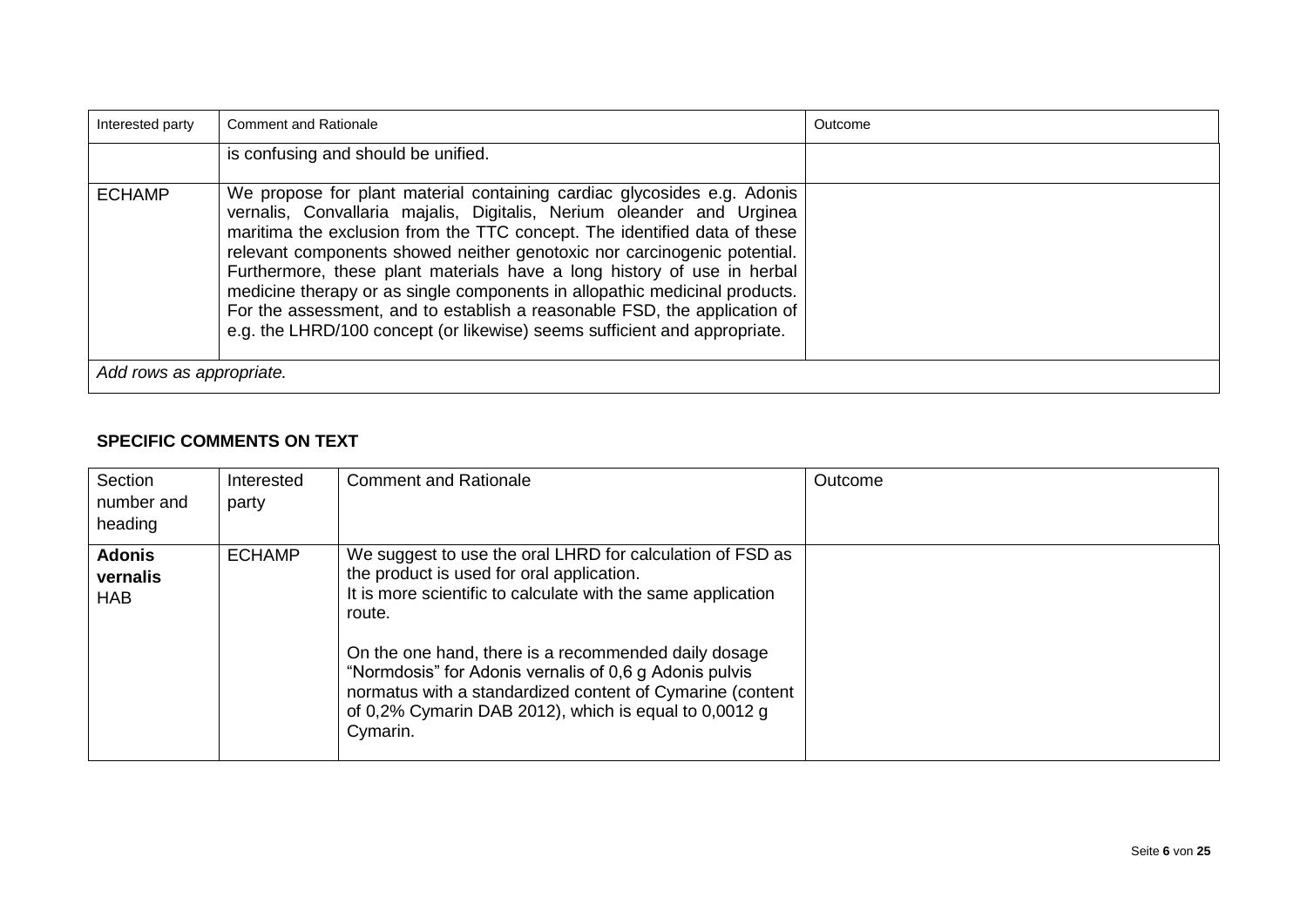| Section<br>number and<br>heading | Interested<br>party | <b>Comment and Rationale</b>                                                                                                                                                                                                                                                                                                                                                                                   | Outcome |
|----------------------------------|---------------------|----------------------------------------------------------------------------------------------------------------------------------------------------------------------------------------------------------------------------------------------------------------------------------------------------------------------------------------------------------------------------------------------------------------|---------|
|                                  |                     | <b>Adonidis pulvis</b><br>3 × tägl. 0,2 g<br>p.o.<br>0,2g<br>normatus<br>- extractum fluidum<br>0,2g<br>Wirksamkeit entspr. 0,2 g A. pulv. norm<br>p.o.<br>0,05g<br>- extractum siccum<br>p.o.<br>Wirksamkeit entspr. 0,2 g A. pulv. norm.<br>tinctura (10%)<br>2,0g<br>Wirksamkeit entspr. 0,2 g A. pulv. norm<br>p.o.                                                                                        |         |
|                                  |                     | Reference: Normdosen 2018/ DAB 2012<br><b>Calculation of FSD:</b><br>LHRD: 1200 µg Cymarin<br>LHRD/ 100: 12 µg Cymarin<br>Calculation for neonate: $12 \mu g/60^*3 = 0.6 \mu g$<br>Therefore the acceptable amount for neonates is $0,6 \mu g$<br>Cymarin<br>10 g Adonis vernalis D4 contain 0,1 µg Cymarin:<br>No change of $FSD = D4$ ,<br>but change of toxic component concentration to 0.6 µg             |         |
|                                  |                     | <b>Cymarine per day</b><br>On the other hand, there is an oral LHRD = $7.5 \text{ mg/day}$<br>cardenolides (60 kg) according to EMEA/MRL/1998 for<br>Adonis, corresponding to LHRD/100 = 75 $\mu$ g/day,<br>corresponding to $75/60x3 = 3.75 \mu g/day$ (3 kg neonates) is<br>suggested.<br>Using $0.0050\%$ cymarin in the stock and LHRD/100 = 3.75<br>µg/day:<br>10 g D3 contain 1 µg cymarin<br>$FSD = D3$ |         |
| <b>Adonis</b>                    | <b>ECHAMP</b>       | We suggest to use the oral LHRD for calculation of FSD as                                                                                                                                                                                                                                                                                                                                                      |         |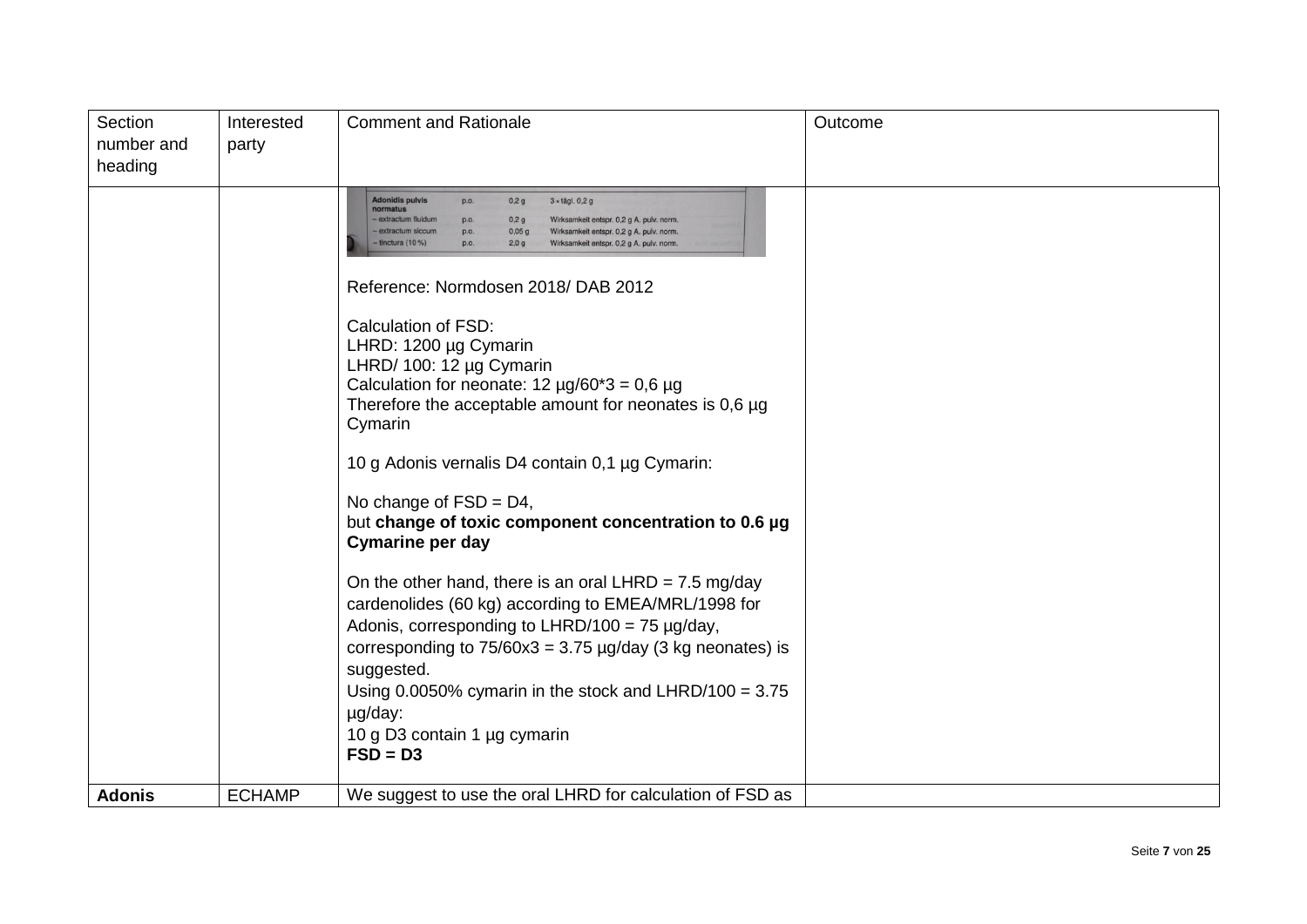| Section<br>number and<br>heading | Interested<br>party | <b>Comment and Rationale</b>                                                                                                                                                                                                                                                                                               | Outcome |
|----------------------------------|---------------------|----------------------------------------------------------------------------------------------------------------------------------------------------------------------------------------------------------------------------------------------------------------------------------------------------------------------------|---------|
| vernalis<br>Ph.Franc.            |                     | the product is used for oral application.<br>It is more scientific to calculate with the same application<br>route.<br>On the one hand, there is a recommended daily dosage<br>"Normdosis" for Adonis vernalis of 0,6 g Adonis pulvis<br>normatus with a standardized content of Cymarine (content                         |         |
|                                  |                     | of 0,2% Cymarin DAB 2012) which is equal to 0,0012 g<br>Cymarin.                                                                                                                                                                                                                                                           |         |
|                                  |                     | <b>Adonidis pulvis</b><br>0,2g<br>3 × tägl. 0,2 g<br>D.O.<br>normatus<br>- extractum fluidum<br>0,2g<br>Wirksamkeit entspr. 0,2 g A. pulv. norm.<br>D.O.<br>0,05g<br>Wirksamkeit entspr. 0,2 g A. pulv. norm.<br>extractum siccum<br>p.o.<br>2,0g<br>tinctura $(10\%)$<br>p.o.<br>Wirksamkeit entspr. 0,2 g A. pulv. norm. |         |
|                                  |                     | Reference: Normdosen 2018/ DAB 2012                                                                                                                                                                                                                                                                                        |         |
|                                  |                     | Calculation of FSD:<br>LHRD: 1200 µg Cymarin<br>LHRD/ 100: 12 µg Cymarin<br>Calculation for neonate: $12 \mu g/60^*3 = 0.6 \mu g$<br>Therefore the acceptable amount for neonates is $0,6 \mu g$<br>Cymarin                                                                                                                |         |
|                                  |                     | 10 g Adonis vernalis D4 contain 0,3 µg Cymarine                                                                                                                                                                                                                                                                            |         |
|                                  |                     | Therefore change of FSD; FSD =D4 instead of D5                                                                                                                                                                                                                                                                             |         |
|                                  |                     | On the other hand, there is an oral LHRD = $7.5 \text{ mg/day}$<br>cardenolides (60 kg) according to EMEA/MRL/1998 for<br>Adonis, corresponding to LHRD/100 = 75 $\mu$ g/day,                                                                                                                                              |         |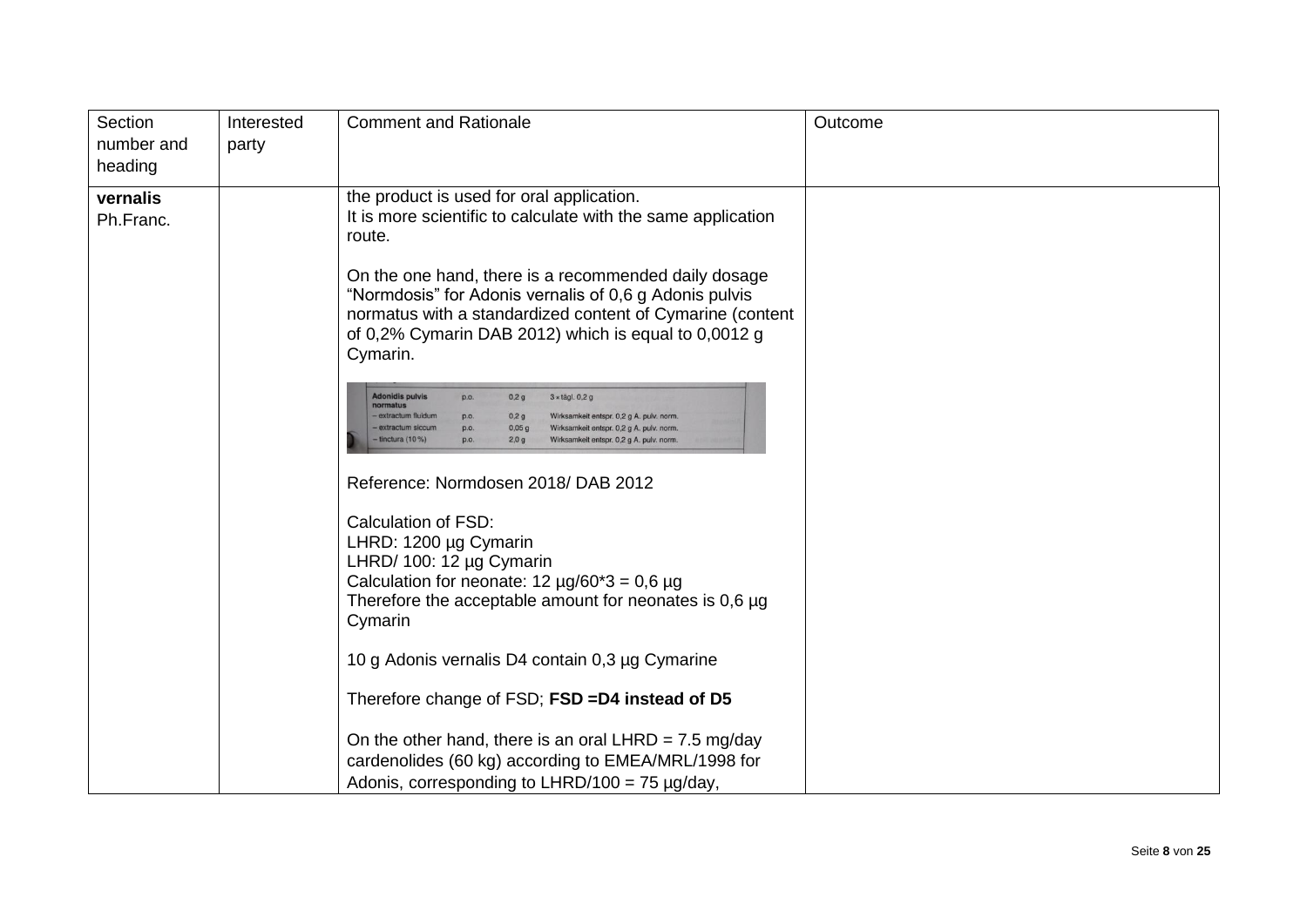| Section<br>number and<br>heading            | Interested<br>party | <b>Comment and Rationale</b>                                                                                                                                                                                                                                                                                                                                                                                                                                                                                                                                                                                                                                                                                                                                                                                                                                                         | Outcome |
|---------------------------------------------|---------------------|--------------------------------------------------------------------------------------------------------------------------------------------------------------------------------------------------------------------------------------------------------------------------------------------------------------------------------------------------------------------------------------------------------------------------------------------------------------------------------------------------------------------------------------------------------------------------------------------------------------------------------------------------------------------------------------------------------------------------------------------------------------------------------------------------------------------------------------------------------------------------------------|---------|
|                                             |                     | corresponding to $75/60x3 = 3.75 \mu g/day$ (3 kg neonates) is<br>suggested.<br>With 0.03 % max cardenolides in the stock:<br>10 g D3 contain 3 µg cardenolides<br>$FSD = D3$                                                                                                                                                                                                                                                                                                                                                                                                                                                                                                                                                                                                                                                                                                        |         |
| <b>Causticum</b><br>Ph. Franç.              | <b>ECHAMP</b>       | It is not clear what is meant with "solution". We understand<br>it as the distillate, which is the stock. Please correct the<br>mistake:<br>The solution $(=$ distillate) is not equal to the D1. The<br>solution $(=$ distillate) is the stock.<br>$FSD = stock$                                                                                                                                                                                                                                                                                                                                                                                                                                                                                                                                                                                                                    |         |
| <b>Convallaria</b><br>majalis<br><b>HAB</b> | <b>ECHAMP</b>       | HMPWG used an old literature with another tincture<br>(tincture 1:8) and refers to dried plant material while the<br>mother tincture according to HAB (2018) is prepared with<br>fresh aerial parts, containing $0.008 - 0.030$ % (m/m)<br>steroidal glycosides, calculated as convallatoxin.<br>Since the toxic component concentration is mentioned in<br>the HAB 2018 with max. 0.03 % steroid glycosides in the<br>MT calculated as convallatoxin, the FSD-calculation based<br>on the whole plant material is not comprehensible.<br>It is more scientific to use the LHRD based on an exact<br>amount of Convallatoxin for calculation of FSD.<br>On the one hand, there is a recommended daily dosage<br>"Normdosis" for Convallaria majalis of min. 0,2 g<br>Convallariae pulvis normatus with a standardized content<br>of Convallatoxin (content of 0,2% Convallatoxin DAB |         |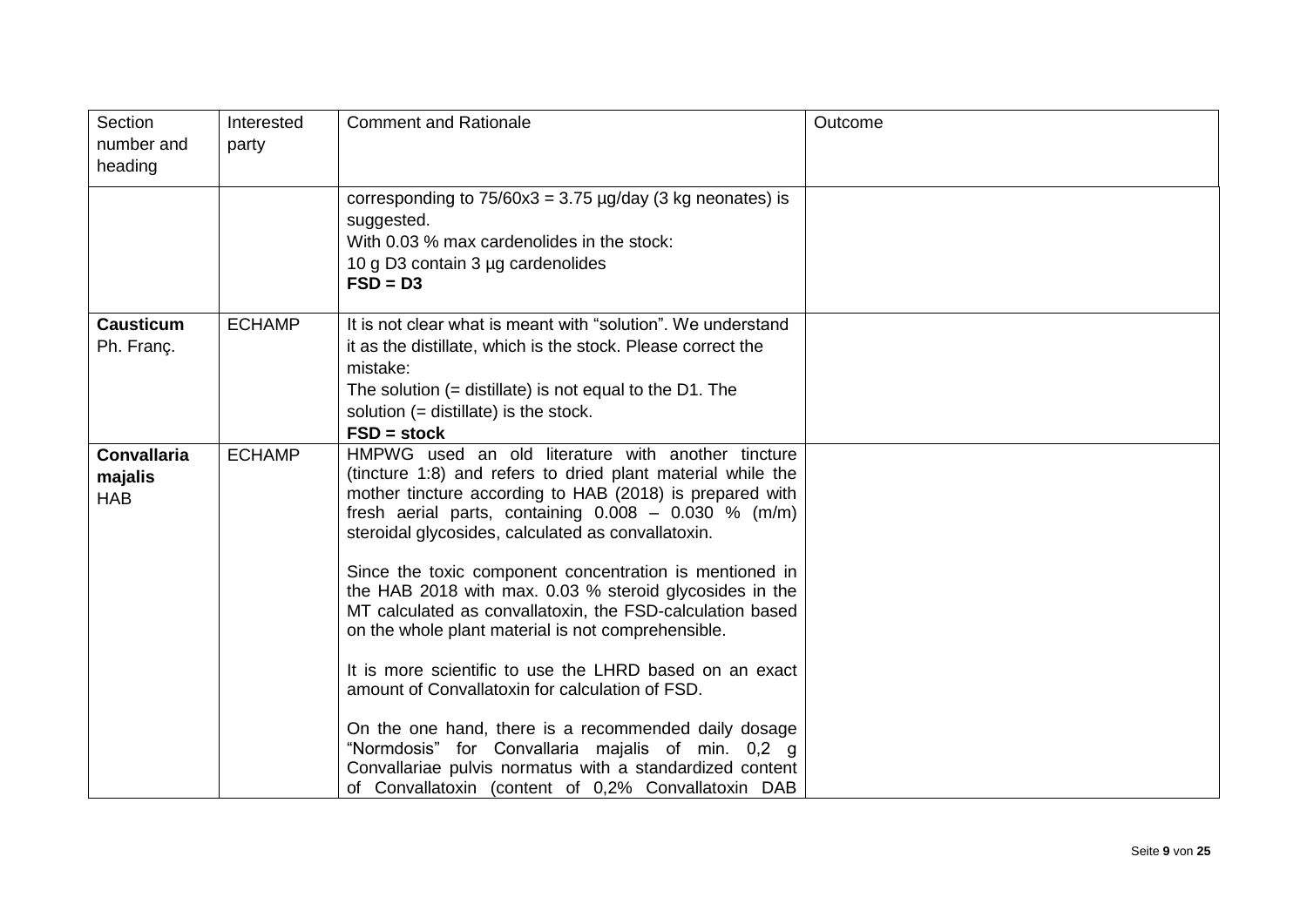| Section<br>number and<br>heading | Interested<br>party | <b>Comment and Rationale</b>                                                                                                                                                                                                                                                                                                                                                                                                     | Outcome |
|----------------------------------|---------------------|----------------------------------------------------------------------------------------------------------------------------------------------------------------------------------------------------------------------------------------------------------------------------------------------------------------------------------------------------------------------------------------------------------------------------------|---------|
|                                  |                     | 2012), which is equal to 0,4 mg Convallatoxin.                                                                                                                                                                                                                                                                                                                                                                                   |         |
|                                  |                     | Reference Normdosen 2018/ DAB 2012                                                                                                                                                                                                                                                                                                                                                                                               |         |
|                                  |                     | <b>Convallariae pulvis</b><br>1-3 × tägl; mittlere TD 0.6 g<br>Rp<br>p.o.<br>0,2g<br>normatus<br>- extractum fluidum<br>0,2g<br>p.o.<br>- extractum siccum<br>p.o.<br>0,05g<br>Entspr. 0,2 g stand. Pulv.<br>- tinctura<br>p.o.<br>1,0g<br>Entspr. 0,2 g stand. Pulv.                                                                                                                                                            |         |
|                                  |                     | Eingestelltes Maiglöckchenpulver<br><b>Convallariae pulvis normatus</b>                                                                                                                                                                                                                                                                                                                                                          |         |
|                                  |                     | <b>Definition</b><br><b>Prüfung auf Rein</b>                                                                                                                                                                                                                                                                                                                                                                                     |         |
|                                  |                     | Eingestelltes Maiglöckchenpulver besteht<br>Die Droge muß den<br>aus pulverisiertem Maiglöckchenkraut<br>Maiglöckchenkraut<br>(250), dessen Wirkwert am Meerschwein-<br>fungen, Trocknungsv<br>chen einem Gehalt von 0,2 Prozent Conval-<br>entsprechen.<br>latoxin entspricht. Erforderlichenfalls wird<br>durch Verschneiden mit Maiglöckchenkraut<br>von niedrigerem oder höherem Wirkwert<br>Wirkwertbestimn<br>eingestellt. |         |
|                                  |                     | <b>Calculation of FSD:</b><br>LHRD: 400 µg Convallatoxin<br>LHRD/ 100: 4 µg Convallatoxin<br>Calculation for neonate: $4 \mu g/60^*3 = 0.2 \mu g$<br>Therefore the acceptable amount for neonates is $0.2 \mu g$<br>Convallatoxin                                                                                                                                                                                                |         |
|                                  |                     | Convallaria majalis MT (HAB 3a) contains max. 0,03 %<br>(m/m) stereoglycosids calculated as Convallotoxin (HAB)<br>10 g MT contain 3 mg Convallatoxin<br>10 g D1 contain 0,9 mg Convallatoxin                                                                                                                                                                                                                                    |         |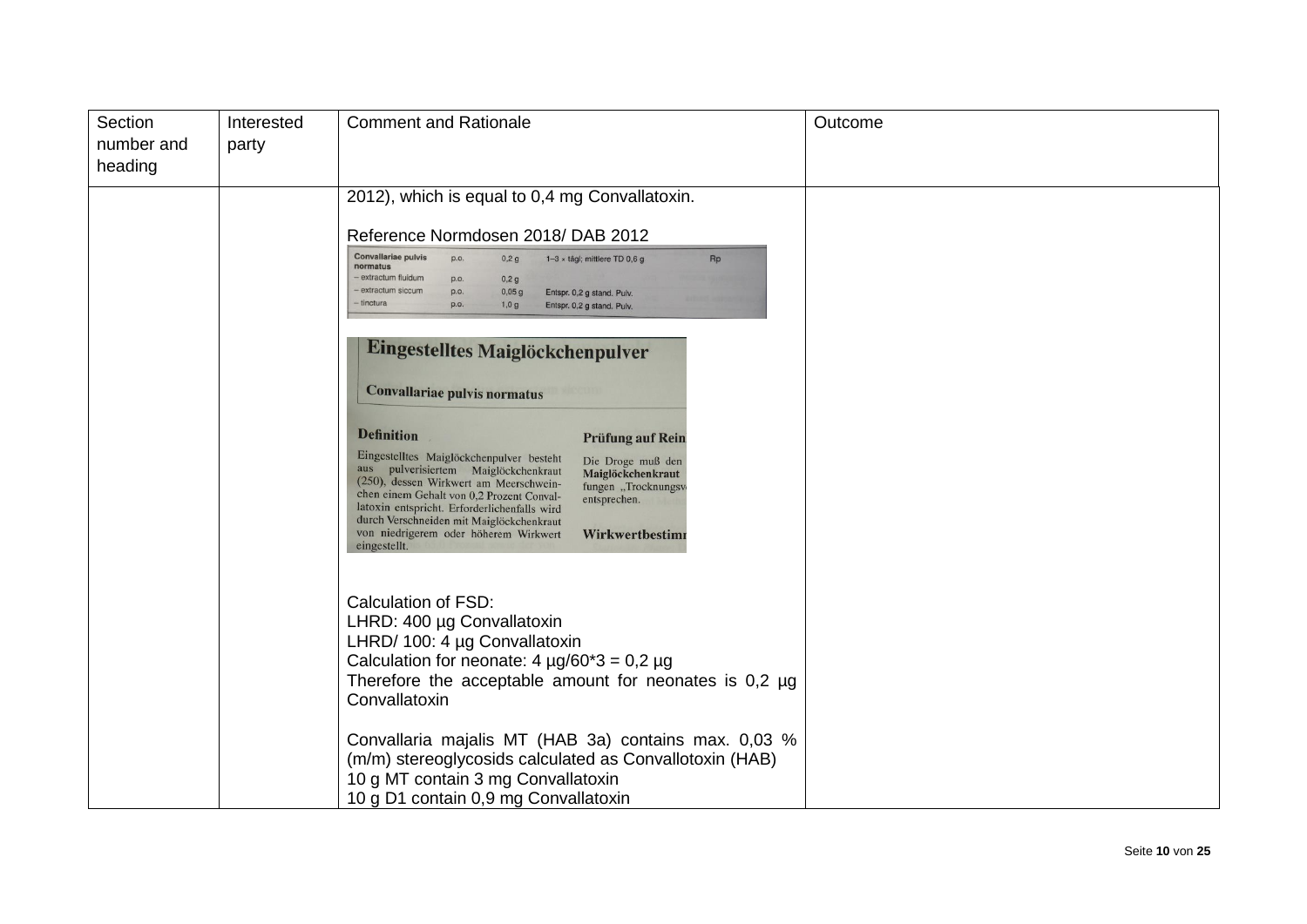| Section<br>number and<br>heading | Interested<br>party | <b>Comment and Rationale</b>                                                                                                                                                                                                                                                                                                                                 | Outcome |
|----------------------------------|---------------------|--------------------------------------------------------------------------------------------------------------------------------------------------------------------------------------------------------------------------------------------------------------------------------------------------------------------------------------------------------------|---------|
|                                  |                     | 10 g D5 contain 0,09 µg Convallatoxin                                                                                                                                                                                                                                                                                                                        |         |
|                                  |                     | Therefore change of FSD; FSD =D5 instead of D6                                                                                                                                                                                                                                                                                                               |         |
|                                  |                     | On the other hand, with an assumed maximum amount of 1<br>% glycosides in dried plant material (Convallaria flos)<br>[Hager 2018] the LHRD of 1.125 mg dried plant material<br>equals 11.25 µg total glycosides.                                                                                                                                             |         |
|                                  |                     | Therefore, the calculated threshold in terms of glycosides<br>would be 187.5 ng/kg b.w. corresponding to 562.5<br>ng/3kg/day                                                                                                                                                                                                                                 |         |
|                                  |                     | Therefore change of FSD; FSD =D5 instead of D6                                                                                                                                                                                                                                                                                                               |         |
|                                  |                     | Furthermore, according to <i>EMEA/MRL/1998 for Convallaria</i><br>majalis, there is a LHRD = 7.2 mg/day cardenolides (60<br>kg),<br>corresponding to LHRD/100 = 72 $\mu$ g/day,<br>corresponding to $72/60x3 = 3.6 \mu g/day$ (3 kg neonates).<br>Using $0.030\%$ cardenolides in the stock and LHRD = 3.6<br>µg/day:<br>10 g D4 contain 0.9 µg cardenolides |         |
|                                  |                     | $FSD = D4$                                                                                                                                                                                                                                                                                                                                                   |         |
|                                  |                     | Please notice: Convallaria 18c: is missing<br>$\rightarrow$ please add in the 5 <sup>th</sup> list of FSD<br>Using $0.035\%$ cardenolides in the stock and LHRD = 3.6                                                                                                                                                                                        |         |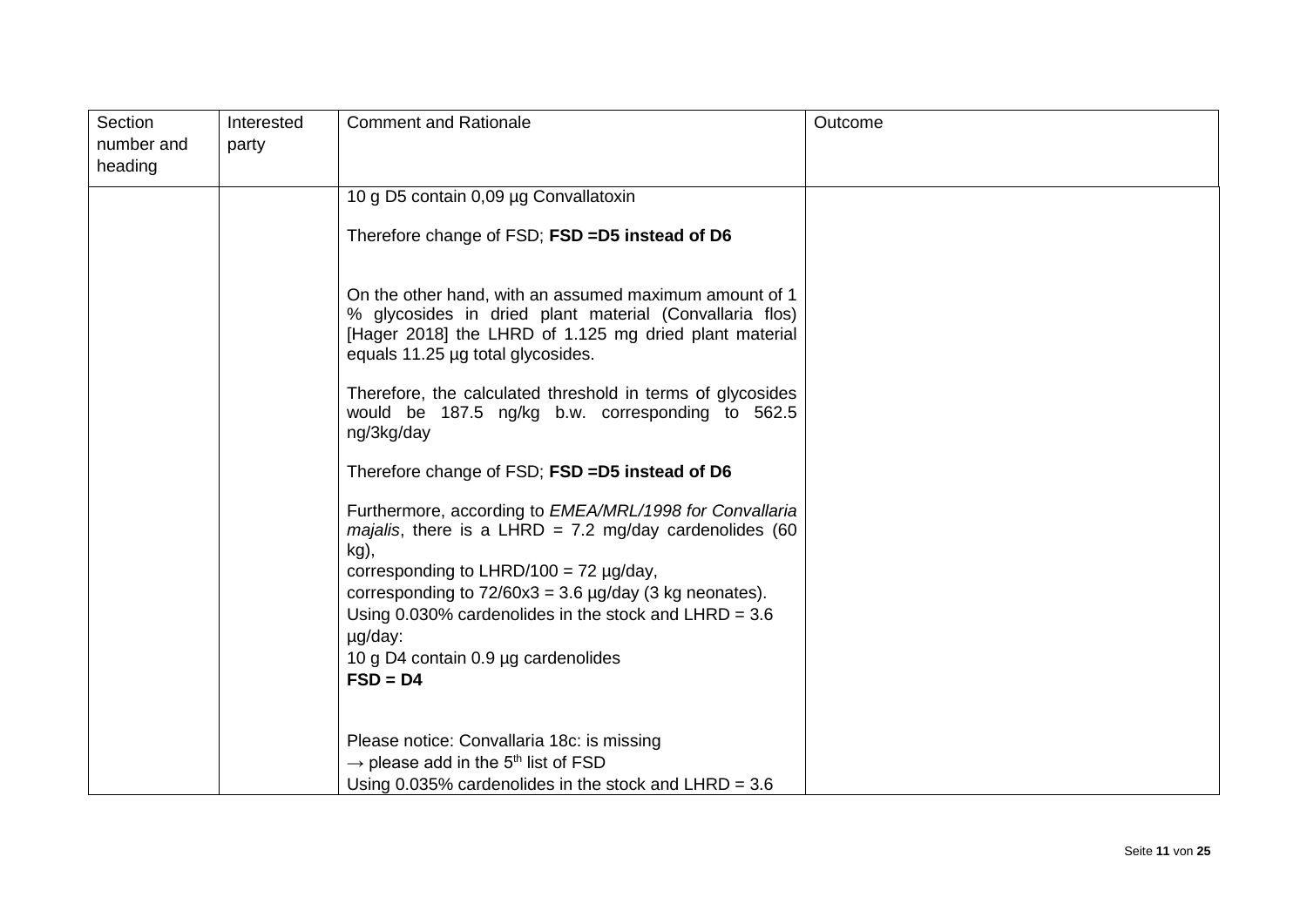| Section<br>number and<br>heading           | Interested<br>party | <b>Comment and Rationale</b>                                                                                                                                                                                                                                                                                                                                                                                                                                              | Outcome |
|--------------------------------------------|---------------------|---------------------------------------------------------------------------------------------------------------------------------------------------------------------------------------------------------------------------------------------------------------------------------------------------------------------------------------------------------------------------------------------------------------------------------------------------------------------------|---------|
|                                            |                     | µg/day:<br>10 g D4 contain 1.05 µg cardenolides<br>$FSD = D4$                                                                                                                                                                                                                                                                                                                                                                                                             |         |
| <b>Convallaria</b><br>majalis<br>Ph.Franc. | <b>ECHAMP</b>       | Regarding the toxic component concentration please refer<br>to the general comment "Whole plant material".                                                                                                                                                                                                                                                                                                                                                                |         |
| <b>Digitalis</b><br>purpurea<br><b>HAB</b> | <b>ECHAMP</b>       | It is suggested to use for LHRD reasoning, the<br>maintenance dose of digitoxine for neonates from 0 to 1<br>month from the French Pharmacopoeia Posologie, which is<br>5 µg/kg/day (instead of 4 µg/kg/day), corresponding to<br>LHRD/100 = $5x3/100 = 0.15 \mu g/day$ (for 3 kg neonates)<br>Using 0.013% digitoxin in the stock and LHRD/100 = $0.15$<br>µg/day:<br>10 g D5 contain 0.026 µg digitoxin<br>$FSD = D5$<br>No change in FSD, but in the acceptable amount |         |
| <b>Digitalis</b><br>purpurea<br>Ph. Franç  | <b>ECHAMP</b>       | This entry should be deleted, because Digitalis 1.1.10 has<br>no more monograph in the French Pharmacopoeia                                                                                                                                                                                                                                                                                                                                                               |         |
| <b>Kreosotum</b><br><b>HAB</b>             | <b>ECHAMP</b>       | The specification in the HAB monograph has been<br>changed. According to HAB 2018 the content of Kreosotum<br>D1 is 6.5-7.8% of total phenols. It does not change the<br>resulting FSD, but the data and the calculation should be<br>corrected.<br>10 g D1 contains 780 mg phenol                                                                                                                                                                                        |         |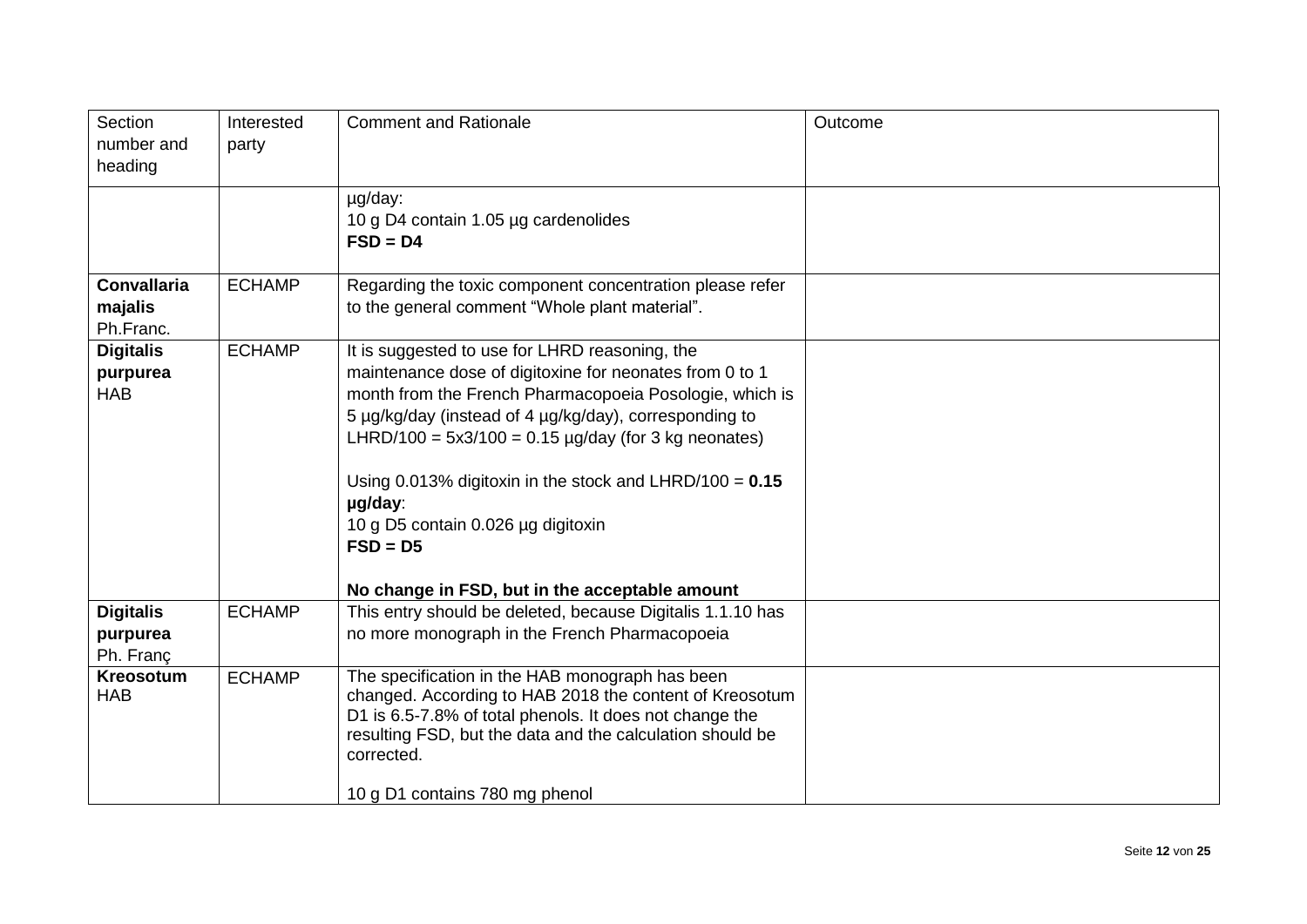| Section<br>number and<br>heading        | Interested<br>party | <b>Comment and Rationale</b>                                                                                                                                                                                                                                                                                                                                                                                                                                                                                                                                                                                                                                                                                                                                                                                                                                                                                                                                                                                                                                                                                                                                                                                                                                                                                                                                                                     | Outcome |
|-----------------------------------------|---------------------|--------------------------------------------------------------------------------------------------------------------------------------------------------------------------------------------------------------------------------------------------------------------------------------------------------------------------------------------------------------------------------------------------------------------------------------------------------------------------------------------------------------------------------------------------------------------------------------------------------------------------------------------------------------------------------------------------------------------------------------------------------------------------------------------------------------------------------------------------------------------------------------------------------------------------------------------------------------------------------------------------------------------------------------------------------------------------------------------------------------------------------------------------------------------------------------------------------------------------------------------------------------------------------------------------------------------------------------------------------------------------------------------------|---------|
|                                         |                     | 10 g D4 contains 0.78 mg phenol                                                                                                                                                                                                                                                                                                                                                                                                                                                                                                                                                                                                                                                                                                                                                                                                                                                                                                                                                                                                                                                                                                                                                                                                                                                                                                                                                                  |         |
| <b>Nerium</b><br>oleander<br><b>HAB</b> | <b>ECHAMP</b>       | We suggest using an LHRD/100 for calculation of FSD<br>instead PDE concept as LHRD is also used for other<br>cardiac glycosides containing plants.<br>There is an LHRD available based on "Teep" (fresh plant<br>trituration). One tablet contains 0.025 g fresh plant material.<br>Dosage: 3 tablets per day (0.075 g fresh plant material)<br>Dosierung:<br>Übliche Dosis: 0,05 g Fol. Oleandri in Pillen (Leclerc);<br>15 Tropfen Folinerin-Tropflösung dreimal täglich (15 Trop-<br>fen enthalten 0,2 mg $F$ olinerin = 240 FD. pro Dosis). Nach<br>8 Tagen verringert man die Dosis. 20 Zäpfchen Folinerin<br>rektal in 8-14 Tagen (jedes Zäpfchen enthält 0,2 mg Gly-<br>kosid) (Schwab).<br>1 Tablette der Frischpflanzenverreibung "Teep" dreimal<br>täglich.<br>(Die "Teep"-Zubereitung ist auf 10% eingestellt, d. h. 1 Tablette<br>enthält 0,025 g Pflanzensubstanz $=$ etwa 100 FD. Zum Vergleich<br>sei darauf hingewiesen, daß 0,1 g Folia Digitalis 200 FD. enthält.)<br>Reference: Madaus, G.<br>Lehrbuch der Biologischen<br><b>Heilmittel Band III</b><br>https://books.google.de/books?id=u8VFdY3kSiUC&pg=PA<br>2015&lpg=PA2015&dq=Folinerin+Dosierung&source=bl&ot<br>s=sPEphzprtG&sig=ACfU3U2ghuxl9 X5Ou8gKnn j-<br>UCE0kfQA&hl=de&sa=X&ved=2ahUKEwiU5YeMlafgAhW<br>N2qQKHRbjBuoQ6AEwAHoECAAQAQ#v=onepage&q=Fol<br>inerin%20Dosierung&f=false<br><b>Calculation of FSD:</b> |         |
|                                         |                     | $LHRD = 75$ mg fresh plant material                                                                                                                                                                                                                                                                                                                                                                                                                                                                                                                                                                                                                                                                                                                                                                                                                                                                                                                                                                                                                                                                                                                                                                                                                                                                                                                                                              |         |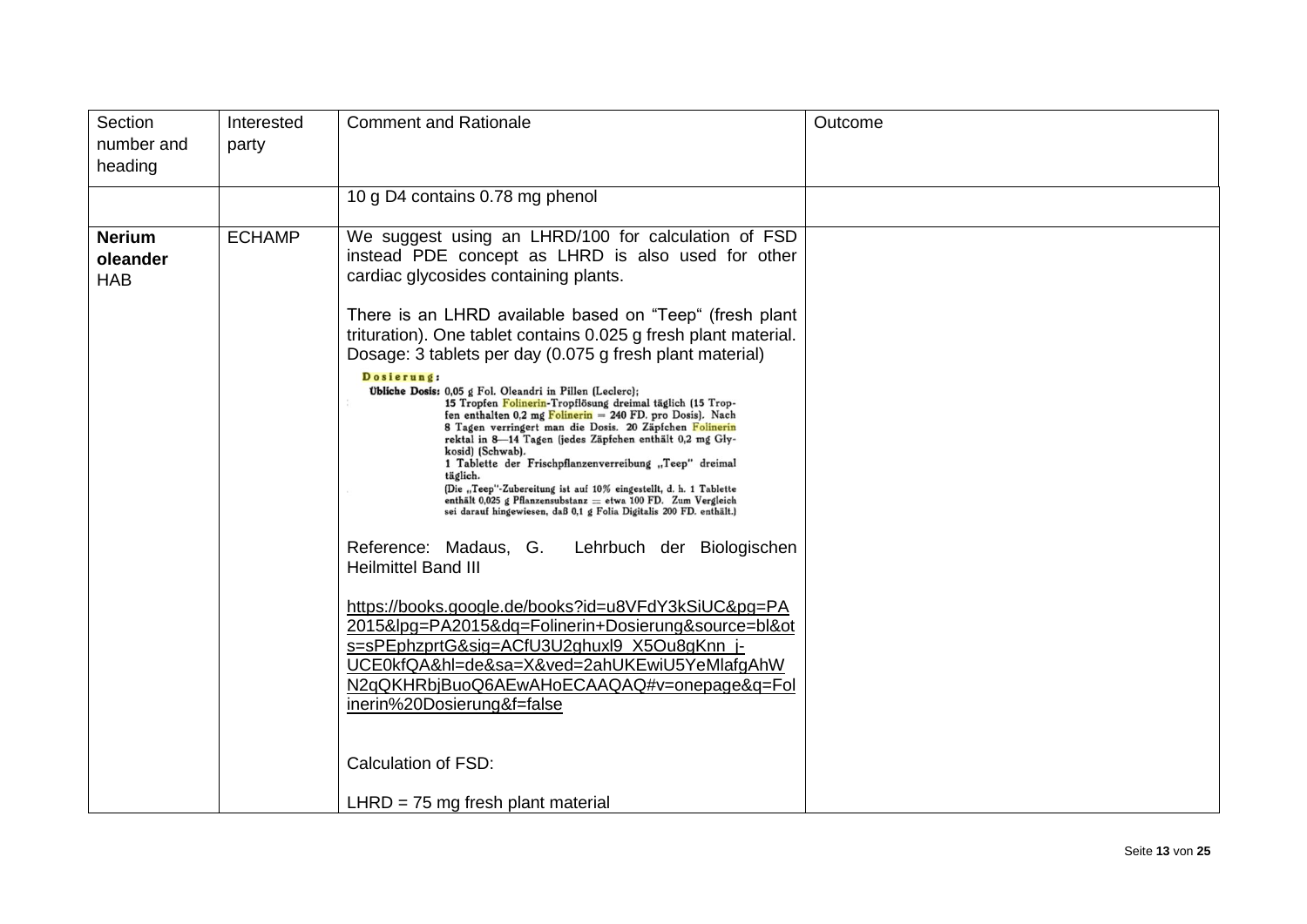| Section<br>number and<br>heading | Interested<br>party | <b>Comment and Rationale</b>                                                                                                                                                                                                                                                                                                 | Outcome |
|----------------------------------|---------------------|------------------------------------------------------------------------------------------------------------------------------------------------------------------------------------------------------------------------------------------------------------------------------------------------------------------------------|---------|
|                                  |                     | LHRD/100: 0,75 mg fresh plant<br>Calculation for neonate: 0,75 mg /60*3 = 37,5 µg<br>Therefore, the acceptable amount for neonates is $37.5 \mu g$<br>fresh plant                                                                                                                                                            |         |
|                                  |                     | 10 g Nerium oleander D1 contain 1666,67 mg fresh plant<br>material<br>10 g Nerium oleander D6 contain 16,7 µg fresh plant                                                                                                                                                                                                    |         |
|                                  |                     | Therefore, change of FSD; FSD = D6 instead of D8                                                                                                                                                                                                                                                                             |         |
|                                  |                     | This additionally supported by the PDE calculation with<br>Oleander extract used in a human study* = 415 ng                                                                                                                                                                                                                  |         |
|                                  |                     | Toxic component concentration: maximum of 2 % cardiac<br>glycosides (calc. as cardenolide) in the dried leaves<br>(Oleandri folium) [Hager 2018].                                                                                                                                                                            |         |
|                                  |                     | 10 g Nerium oleander $D1 = 666.67$ mg dried plant material<br>corresponds to 13.33 mg glycosides.<br>$\rightarrow$ 10 g Nerium oleander D6 = 130 ng cardenolide<br>corresponding to 43.3 ng/3 kg/day (=FSD D6)                                                                                                               |         |
|                                  |                     | Therefore, change of FSD; FSD =D6 instead of D8                                                                                                                                                                                                                                                                              |         |
|                                  |                     | * LOAEL 0.0083 mg/kg (F1 and F4 not applicable):<br>$(0.0083 \times 50)/(10 \times 10 \times 10) = 415$ ng<br>"First-in-human study of pbi-05204, an oleander derived<br>inhibitor of akt, fgf-2, nf-kB and p70s6k, in patients with<br>advanced solid tumors" Hong DS et al. 2014, Invest New<br>Drugs (2014) 32; 1204-1212 |         |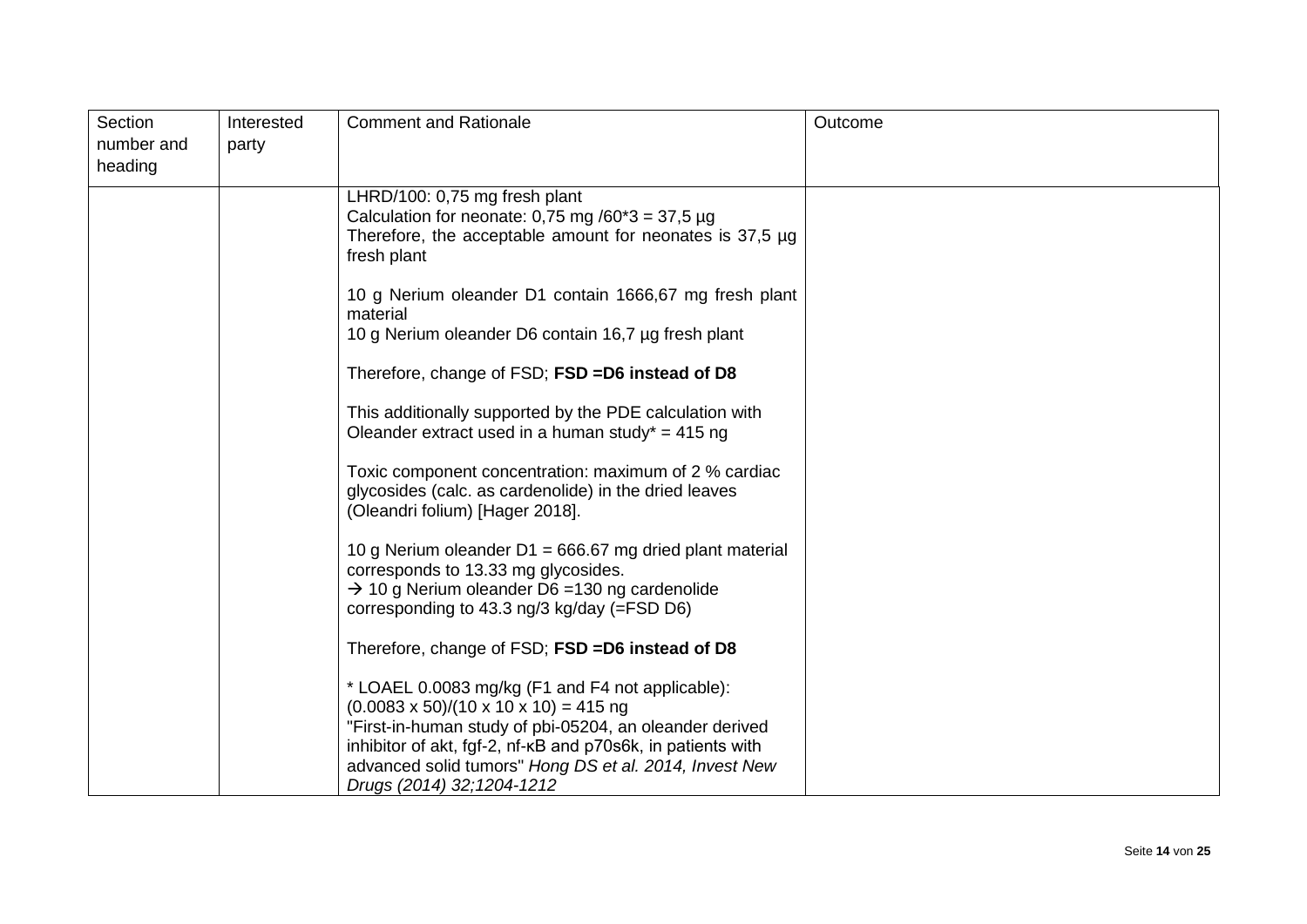| Section<br>number and<br>heading                         | Interested<br>party | <b>Comment and Rationale</b>                                                                                                                                                                                                                                                                                                                                                                                                                                                                                                                                                                                                                                                                                                                                                                                                                | Outcome |
|----------------------------------------------------------|---------------------|---------------------------------------------------------------------------------------------------------------------------------------------------------------------------------------------------------------------------------------------------------------------------------------------------------------------------------------------------------------------------------------------------------------------------------------------------------------------------------------------------------------------------------------------------------------------------------------------------------------------------------------------------------------------------------------------------------------------------------------------------------------------------------------------------------------------------------------------|---------|
| <b>Nicotiana</b><br>tabacum<br><b>HAB</b><br>See Tabacum | <b>ECHAMP</b>       | We suggest to use a PDE for nicotine:<br>There is an oral TD <sub>low</sub> of nicotine for femal rats (RTECS)<br>2014) of 59.4 mg/kg in 22 days. This results in a NOEL of<br>2.7 mg nicotine/kg/day.<br>A PDE can be calculated:<br>PDE = 2.7 mg/kg/day x 50 kg / (5 x 10 x 1 x 5 x 5) =<br>$0.11$ mg/day.<br>10 g Nicotina tabacum D4 contain 25 µg nicotine<br>$FSD = D4$<br>We are of the opinion that the PDE calculation with a<br>weight adjustment to 50 kg is sufficiently safe for all age<br>groups, as described in the general comment "PDE and<br>weight adjustment". For the sake of completeness,<br>however, a PDE-calculation with a weight adjustment to<br>3 kg is added.<br>PDE = 2.7 mg/kg/day x 3 kg / (5 x 10 x 1 x 5 x 5) =<br>$6.5 \mu g/day.$<br>10 g Nicotina tabacum D5 contain 2.5 µg nicotine<br>$FSD = D5$ |         |
| <b>Tabacum</b><br>Ph. Française                          | <b>ECHAMP</b>       | We suggest to use a PDE for nicotine:<br>There is an oral $TD_{low}$ of nicotine for femal rats ( $RTECS$                                                                                                                                                                                                                                                                                                                                                                                                                                                                                                                                                                                                                                                                                                                                   |         |
|                                                          |                     | 2014) of 59.4 mg/kg in 22 days. This results to a NOEL of<br>2.7 mg nicotine/kg/day.<br>A PDE can be calculated:                                                                                                                                                                                                                                                                                                                                                                                                                                                                                                                                                                                                                                                                                                                            |         |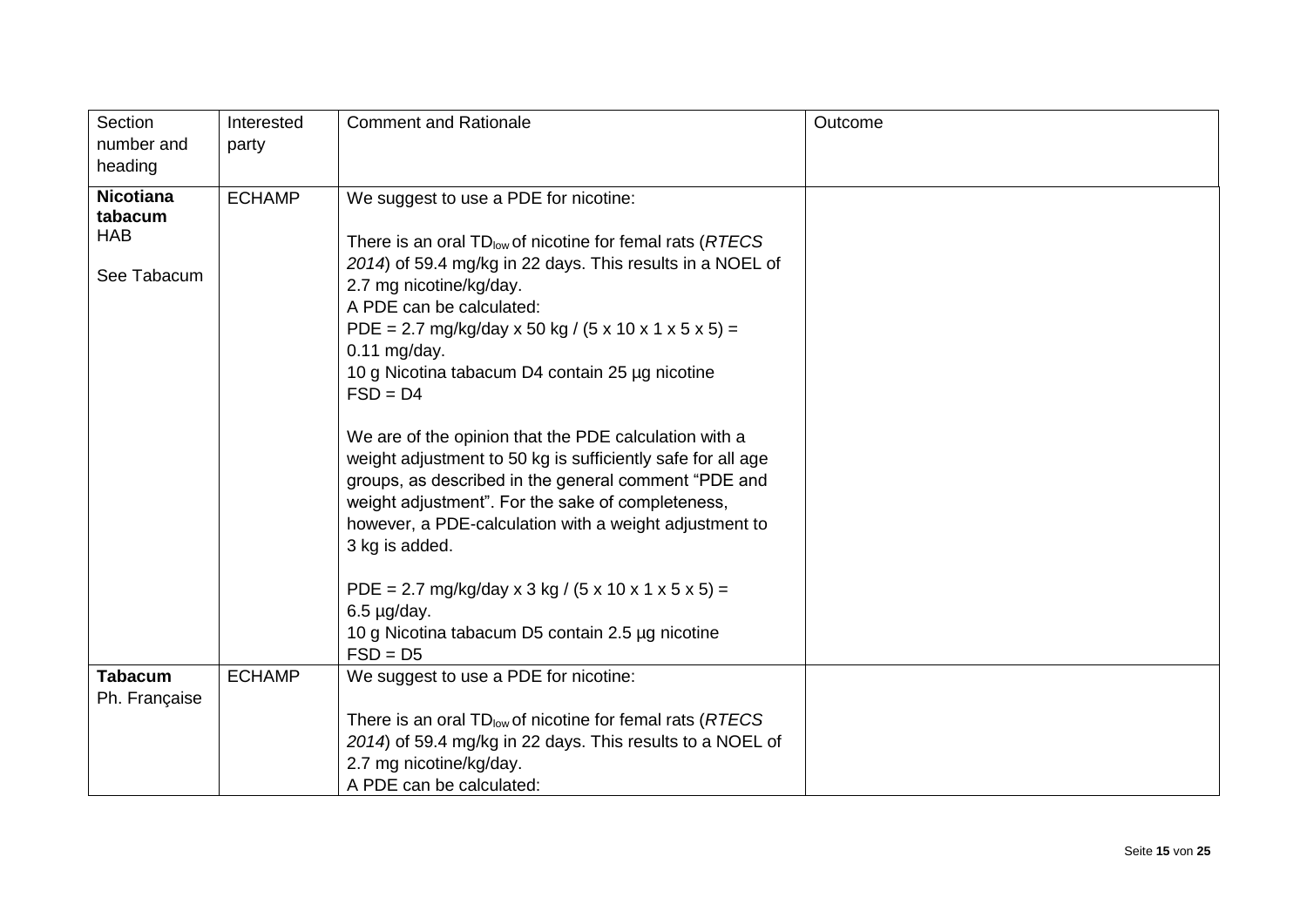| Section<br>number and<br>heading | Interested<br>party | <b>Comment and Rationale</b>                                                                                                                                                                                                                                                                                  | Outcome |
|----------------------------------|---------------------|---------------------------------------------------------------------------------------------------------------------------------------------------------------------------------------------------------------------------------------------------------------------------------------------------------------|---------|
|                                  |                     | PDE = 2.7 mg/kg/day x 50 kg / (5 x 10 x 1 x 5 x 5) =<br>$0.11$ mg/day.<br>10 g Nicotiana tabacum D4 contain 100 µg dried plant<br>material<br>$FSD = D4$                                                                                                                                                      |         |
|                                  |                     | We are of the opinion that the PDE calculation with a<br>weight adjustment to 50 kg is sufficiently safe for all age<br>groups, as described in the general comment "PDE and<br>weight adjustment". For the sake of completeness,<br>however, a PDE-calculation with a weight adjustment to<br>3 kg is added. |         |
|                                  |                     | PDE = 2.7 mg/kg/day x 3 kg / (5 x 10 x 1 x 5 x 5) =<br>$6.5 \mu g/day.$<br>10 g Nicotiana tabacum D6 contain 1 µg dried plant<br>material<br>$FSD = D6$<br>Regarding the toxic component concentration please refer                                                                                           |         |
| Phytolacca                       | <b>ECHAMP</b>       | to the general comment "Whole plant material".<br>A general comment on the presentation:                                                                                                                                                                                                                      |         |
| americana<br><b>HAB</b>          |                     | The information in column 9 is incomplete concerning<br>status of plant material and should be supplemented.<br>Calculation is based on LHRD of 60 mg/d of dried plant<br>material<br>$\rightarrow$ LHRD/100 = 0.6 mg/d (dried!) plant material,                                                              |         |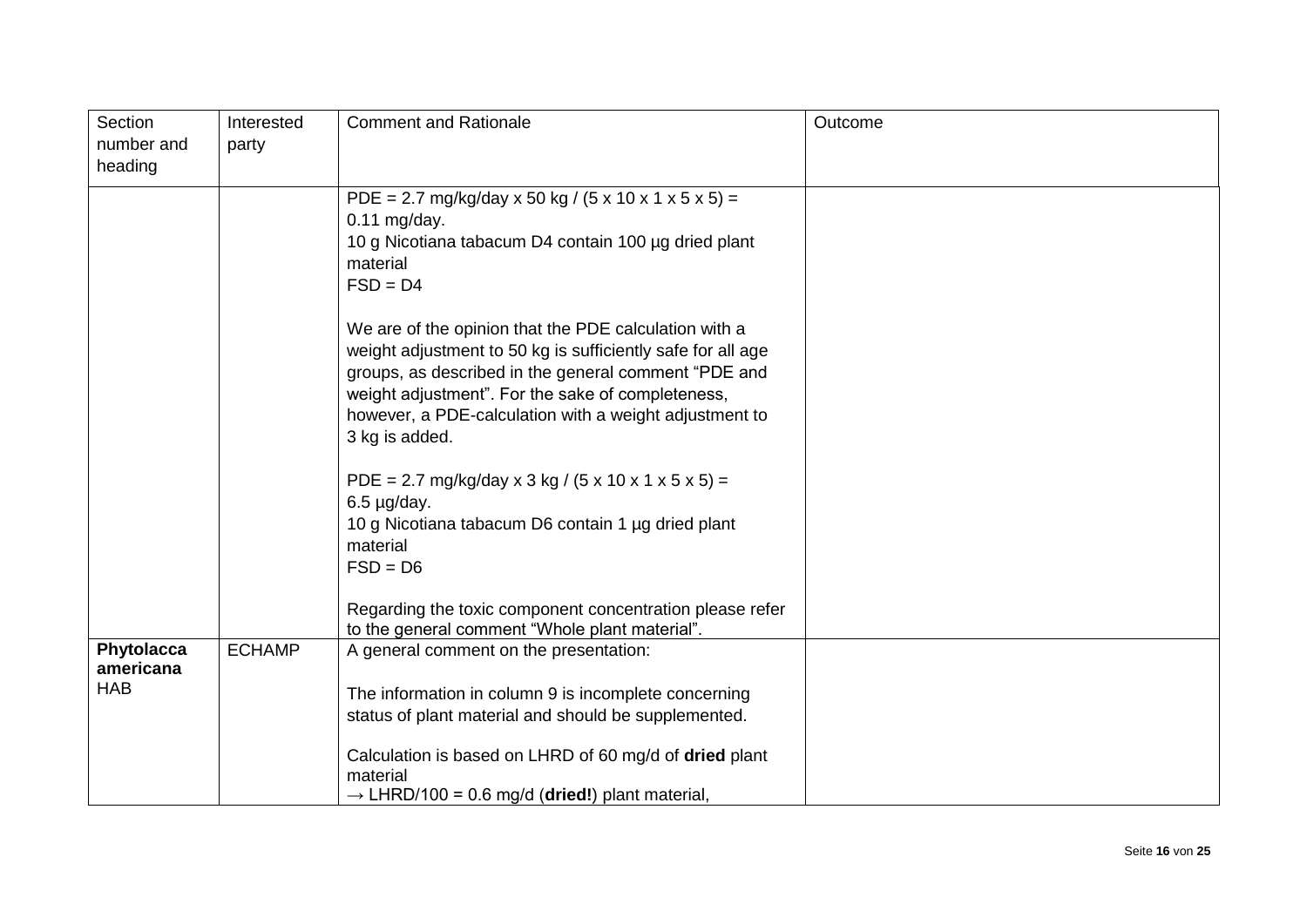| Section<br>number and<br>heading | Interested<br>party | <b>Comment and Rationale</b>                                                                                                                                                                                                                                                                                                    | Outcome |
|----------------------------------|---------------------|---------------------------------------------------------------------------------------------------------------------------------------------------------------------------------------------------------------------------------------------------------------------------------------------------------------------------------|---------|
|                                  |                     | considering 30 % toxicologically relevant compounds as<br>reported by EMEA/MRL/600/99-Final, 1999 $\rightarrow$ 180 µg/d<br>constituents of possible concern<br>$\rightarrow$ 180 ÷ 60 x 3 = 9 µg/d constituents of possible concern<br>(neonate)                                                                               |         |
|                                  |                     | Calculation is confusing because in the table the difference<br>between dried and fresh plant is not made. We therefore<br>propose to adopt the procedure as carried out by the<br>calculation method used for Nerium oleander.                                                                                                 |         |
|                                  |                     | Please adjust column 7 as follows:<br>10 g Phytolacca americana D1 = 1666.67 mg fresh/<br>666.67 mg dried plant material = 200.0 mg of constituents<br>of possible concern<br>$\rightarrow$                                                                                                                                     |         |
|                                  |                     | 10 g Phytolacca americana $D6 = 2.0$ µg constituents of<br>possible concern                                                                                                                                                                                                                                                     |         |
|                                  |                     | Other comments concerning the general method of<br>calculation:                                                                                                                                                                                                                                                                 |         |
|                                  |                     | The cited EMA paper ( <i>EMEA/MRL/600/99-Final</i> ,<br>1999) supports our argument that in case of safety<br>concerns a calculation with the whole plant material<br>is neither necessary nor useful. Citing the<br>calculation with the indeed estimated value of 30%<br>of substances of possible concern shows that this is |         |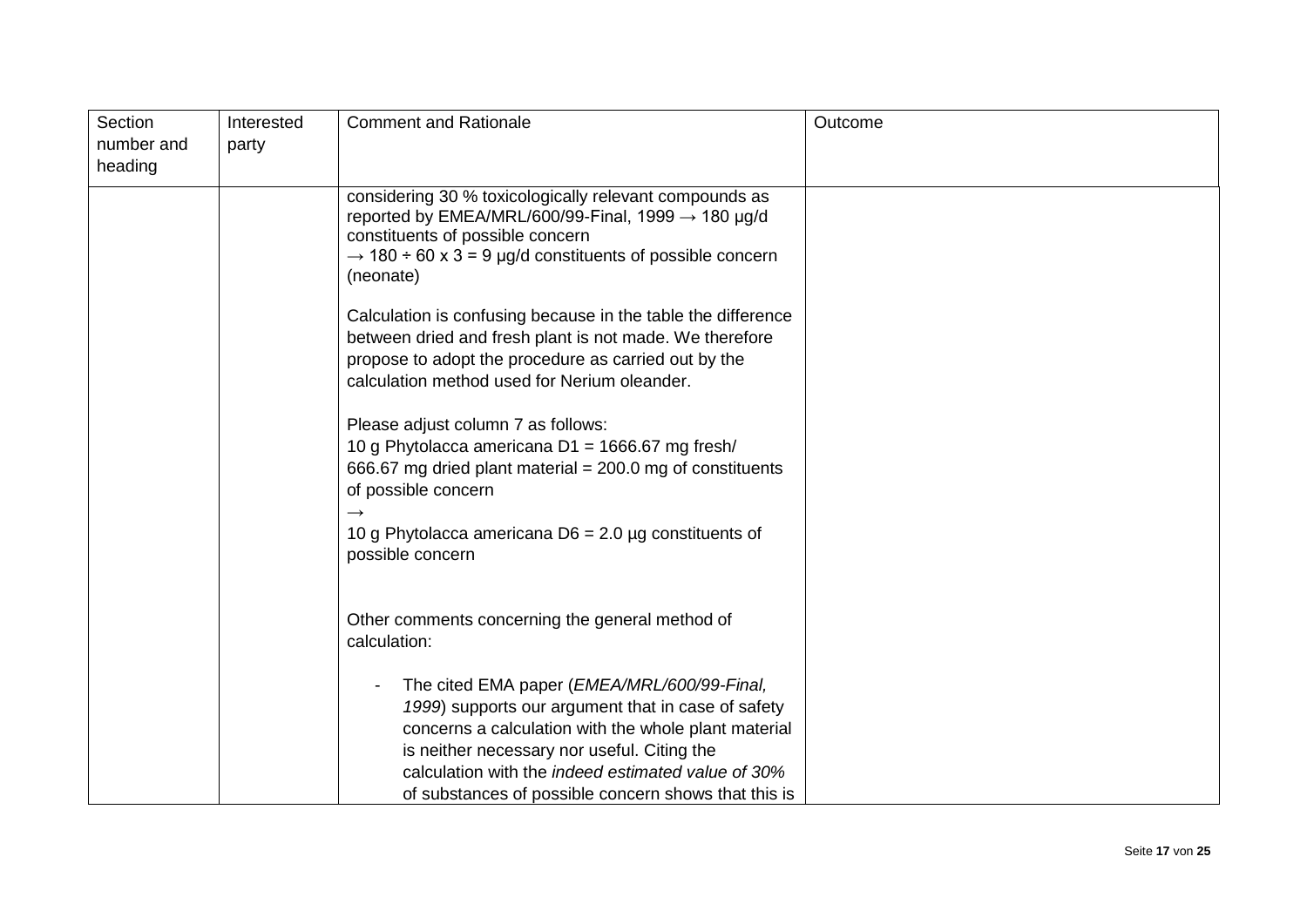| Section<br>number and<br>heading            | Interested<br>party | <b>Comment and Rationale</b>                                                                                                                                                                                                                                                                                                                                                                                                                                                                                                                                                                                                                                                                                                                                                           | Outcome |
|---------------------------------------------|---------------------|----------------------------------------------------------------------------------------------------------------------------------------------------------------------------------------------------------------------------------------------------------------------------------------------------------------------------------------------------------------------------------------------------------------------------------------------------------------------------------------------------------------------------------------------------------------------------------------------------------------------------------------------------------------------------------------------------------------------------------------------------------------------------------------|---------|
|                                             |                     | a reasonable way of calculation for plants without<br>content values in an official monograph.<br>In Germany, the lowest permitted potency of<br>Phytolacca americana was D4 for a long time due<br>to mitogen content of the plant and suspected<br>toxicological effects. In 2004, the BfArM then<br>informed that the evaluation of new studies has<br>proven that homeopathic preparations for oral use<br>in usual dosages are safe up from the mother<br>tincture. Corresponding marketing authorizations<br>and registrations were issued and are valid today.<br>Therefore, we kindly ask that the newer evidence<br>available to the public authorities is used for the<br>assessment and not the guideline (EMEA / MRL /<br>600/99-Final, 1999) with its old data is used as |         |
|                                             |                     | reference.                                                                                                                                                                                                                                                                                                                                                                                                                                                                                                                                                                                                                                                                                                                                                                             |         |
| <b>Ranunculus</b><br>bulbosus<br><b>HAB</b> | <b>ECHAMP</b>       | The rationale for using the TTC approach by HMPWG is<br>genotoxicity suspicion for the protoanemonine constituent<br>in conjunction with limited data set.<br>Anyhow, the data basis for calculation of the HAB<br>preparation of Ranunculus is no longer valid for the                                                                                                                                                                                                                                                                                                                                                                                                                                                                                                                |         |
|                                             |                     | following reasons:<br>There has been an update of HAB monograph in 2017<br>1)<br>with a newly introduced limit of $0.05 - 0.15\%$<br>protoanemonin in mother tincture. Therefore, it is not                                                                                                                                                                                                                                                                                                                                                                                                                                                                                                                                                                                            |         |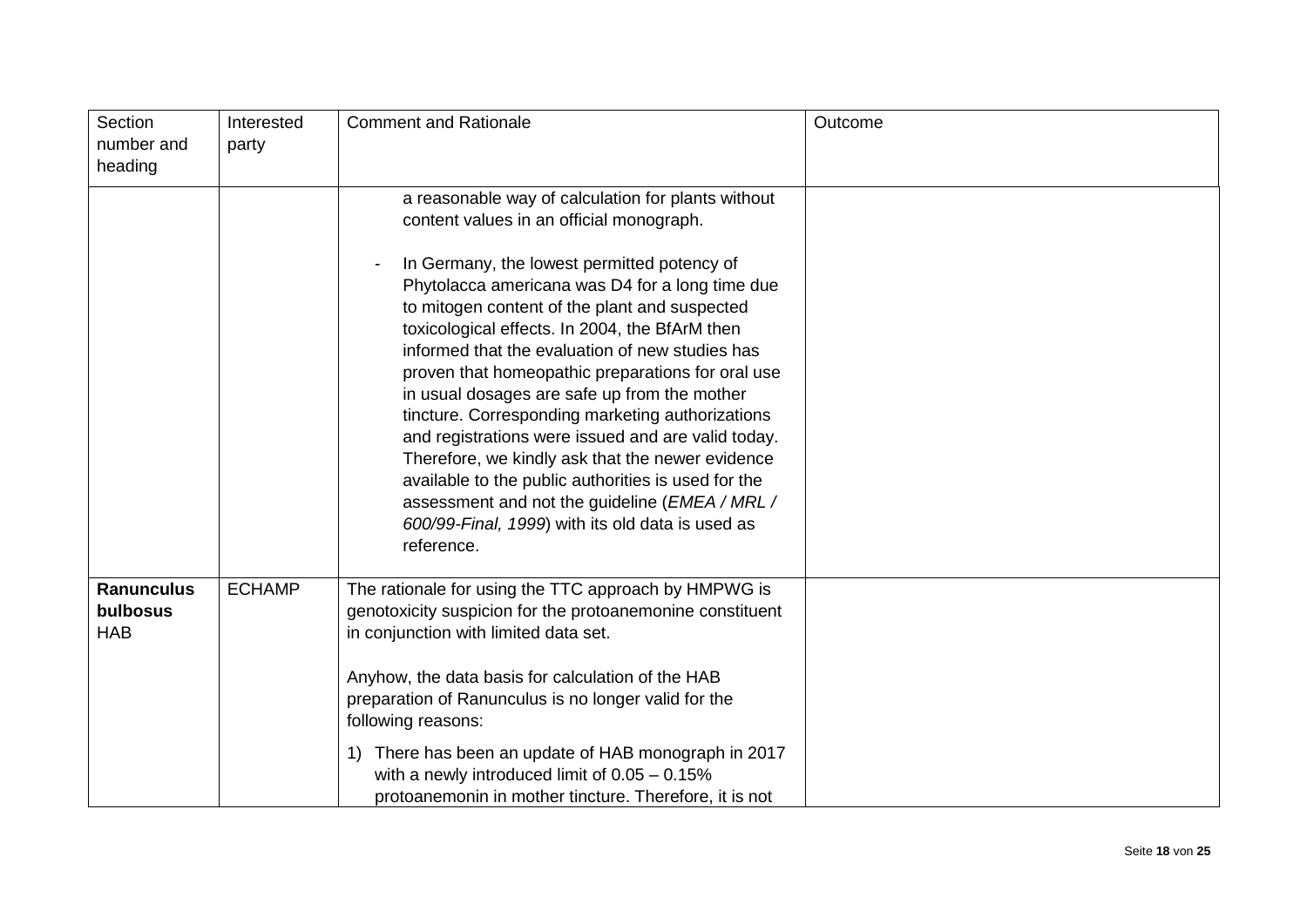| necessary to calculate with the whole plant material.<br>Additionally, in course of a deficiency letter procedure<br>2)<br>concerning Ranunculus with BfArM in 2010 it has been<br>concluded that there is no need to calculate with a TTC<br>value of 0.15µg/day for protoanemonin. It could be<br>shown by using the Toxtree tool<br>(https://ec.europa.eu/jrc/en/scientific-tool/toxtree-tool)<br>that the chemical structure of protoanemonin do not<br>rise a genotoxicicity suspicion. Therefore it was<br>calculated with a value of 1.5µg/day.<br>For detailed explanation please see the attached                                                                                                                         | Section<br>number and<br>heading | Interested<br>party | <b>Comment and Rationale</b>           | Outcome |
|------------------------------------------------------------------------------------------------------------------------------------------------------------------------------------------------------------------------------------------------------------------------------------------------------------------------------------------------------------------------------------------------------------------------------------------------------------------------------------------------------------------------------------------------------------------------------------------------------------------------------------------------------------------------------------------------------------------------------------|----------------------------------|---------------------|----------------------------------------|---------|
| This argumentation was later supported by a publication of<br>Schrenk et al. (2013)* on protoanemonin in Pulsatilla<br>pratensis, which concluded that "based on structural alerts<br>protoanemonin is classified as a Cramer class III<br>compound with the threshold of toxicological concern (TTC)<br>of 180 µg/day. Neither computer aided toxicology methods<br>(Toxtree and Derek Nexus®) nor a literature search<br>revealed any evidence of genotoxic, carcinogenic or<br>teratogenic potential of protoanemonin".<br>Schrenk et al. refers here to the updated concept of Munro<br>et al. (published in 2008), resulted in a corrected Class III<br>TTC value of 180 µg/person perday instead of 90<br>µg/person per day. |                                  |                     | document: Ranunculus_argumentation.pdf |         |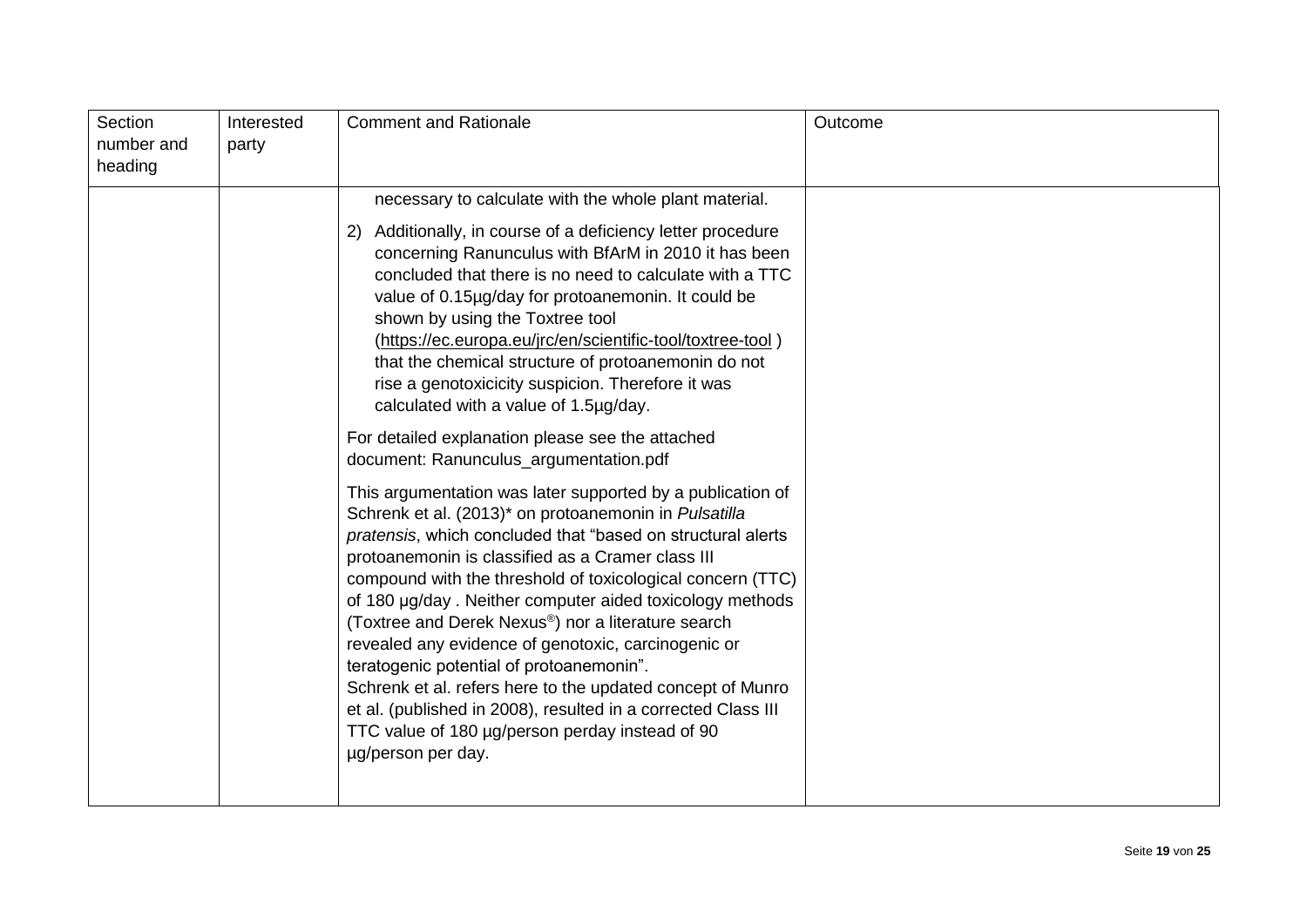| Section<br>number and<br>heading | Interested<br>party | <b>Comment and Rationale</b>                                                                                                                                                                                                                                                                       | Outcome |
|----------------------------------|---------------------|----------------------------------------------------------------------------------------------------------------------------------------------------------------------------------------------------------------------------------------------------------------------------------------------------|---------|
|                                  |                     | Following the above, FSD for Ranunculus (HAB) can be<br>calculated as follows:                                                                                                                                                                                                                     |         |
|                                  |                     | Ph. Eur. 1.1.5 (HAB 3a): $D1 = 3 MT + 7$ ethanol<br>Maximum protoanemonin content (0.15 %) in 10g MT: $\rightarrow$<br>$15 \text{ mg}$                                                                                                                                                             |         |
|                                  |                     | Maximum protoanemonin content in 10g D1: $\rightarrow$ 4.5 mg                                                                                                                                                                                                                                      |         |
|                                  |                     | Maximum protoanemonin content in 10g D4: $\rightarrow$ 4.5 µg                                                                                                                                                                                                                                      |         |
|                                  |                     | Maximum protoanemonin content in 10g D5: $\rightarrow$ 0.45 µg                                                                                                                                                                                                                                     |         |
|                                  |                     | In case of calculation with the TTC value of 0,15 µg/day<br>given by HMPWG, the FSD would be D6.                                                                                                                                                                                                   |         |
|                                  |                     | In case of calculation with a Cramer class III-based value of<br>$90 \mu g$ FSD is D3.                                                                                                                                                                                                             |         |
|                                  |                     | The TTC concept including the Cramer classes and the<br>associated maximum values are designed to apply per<br>person and therefore no further weight adjustment is<br>foreseen. For the sake of completeness, however, an<br>additional calculation with a weight adjustment to 3 kg is<br>added. |         |
|                                  |                     | In case of calculation with a Cramer class III-based value of<br>4.5 µg for a 3kg-newborn, FSD is D4.                                                                                                                                                                                              |         |
|                                  |                     | * Schrenk, D., et al. (2013). "Feasibility study of nonclinical<br>safety assessments on homeopathic preparations using the<br>example of protoanemonin in Pulsatilla pratensis L." Regul                                                                                                          |         |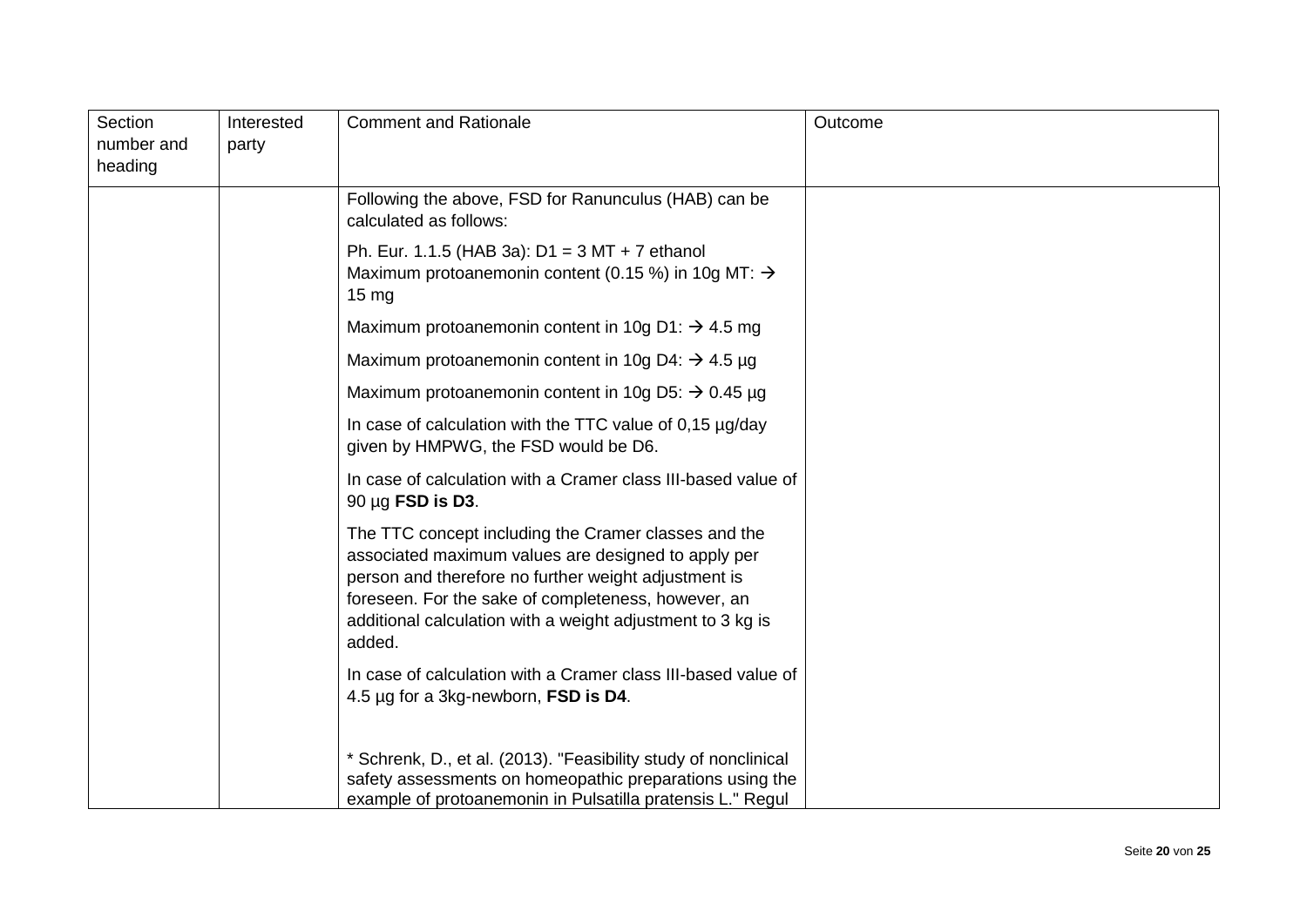| Section<br>number and<br>heading               | Interested<br>party | <b>Comment and Rationale</b>                                                                                                                                                                                                                                                                                                                                                                                                                                            | Outcome |
|------------------------------------------------|---------------------|-------------------------------------------------------------------------------------------------------------------------------------------------------------------------------------------------------------------------------------------------------------------------------------------------------------------------------------------------------------------------------------------------------------------------------------------------------------------------|---------|
|                                                |                     | Toxicol Pharmacol 66(1): 104-108.                                                                                                                                                                                                                                                                                                                                                                                                                                       |         |
| <b>Ranunculus</b><br>bulbosus<br>Pharm. Franç. | <b>ECHAMP</b>       | The rationale for using the TTC approach by HMPWG is<br>genotoxicity suspicion for the protoanemonine constituent<br>in conjunction with limited data set.                                                                                                                                                                                                                                                                                                              |         |
|                                                |                     | The data basis for calculation of the preparation of<br>Ranunculus is no longer valid for the following reason:                                                                                                                                                                                                                                                                                                                                                         |         |
|                                                |                     | In course of a deficiency letter procedure concerning<br>Ranunculus with BfArM in 2010 it has been concluded that<br>there is no need to calculate with a TTC value of<br>0.15µg/day for protoanemonin. It could be shown by using<br>the Toxtree tool (https://ec.europa.eu/jrc/en/scientific-<br>tool/toxtree-tool) that the chemical structure of<br>protoanemonin do not rise a genotoxicicity suspicion.<br>Therefore it was calculated with a value of 1.5µg/day. |         |
|                                                |                     | For detailed explanation please see the attached<br>document: Ranunculus_argumentation.pdf                                                                                                                                                                                                                                                                                                                                                                              |         |
|                                                |                     | This argumentation was later supported by a publication of<br>Schrenk et al. (2013)* on protoanemonin in Pulsatilla<br>pratensis, which concluded that "based on structural alerts<br>protoanemonin is classified as a Cramer class III<br>compound with the threshold of toxicological concern (TTC)<br>of 180 µg/day. Neither computer aided toxicology methods<br>(Toxtree and Derek Nexus <sup>®</sup> ) nor a literature search                                    |         |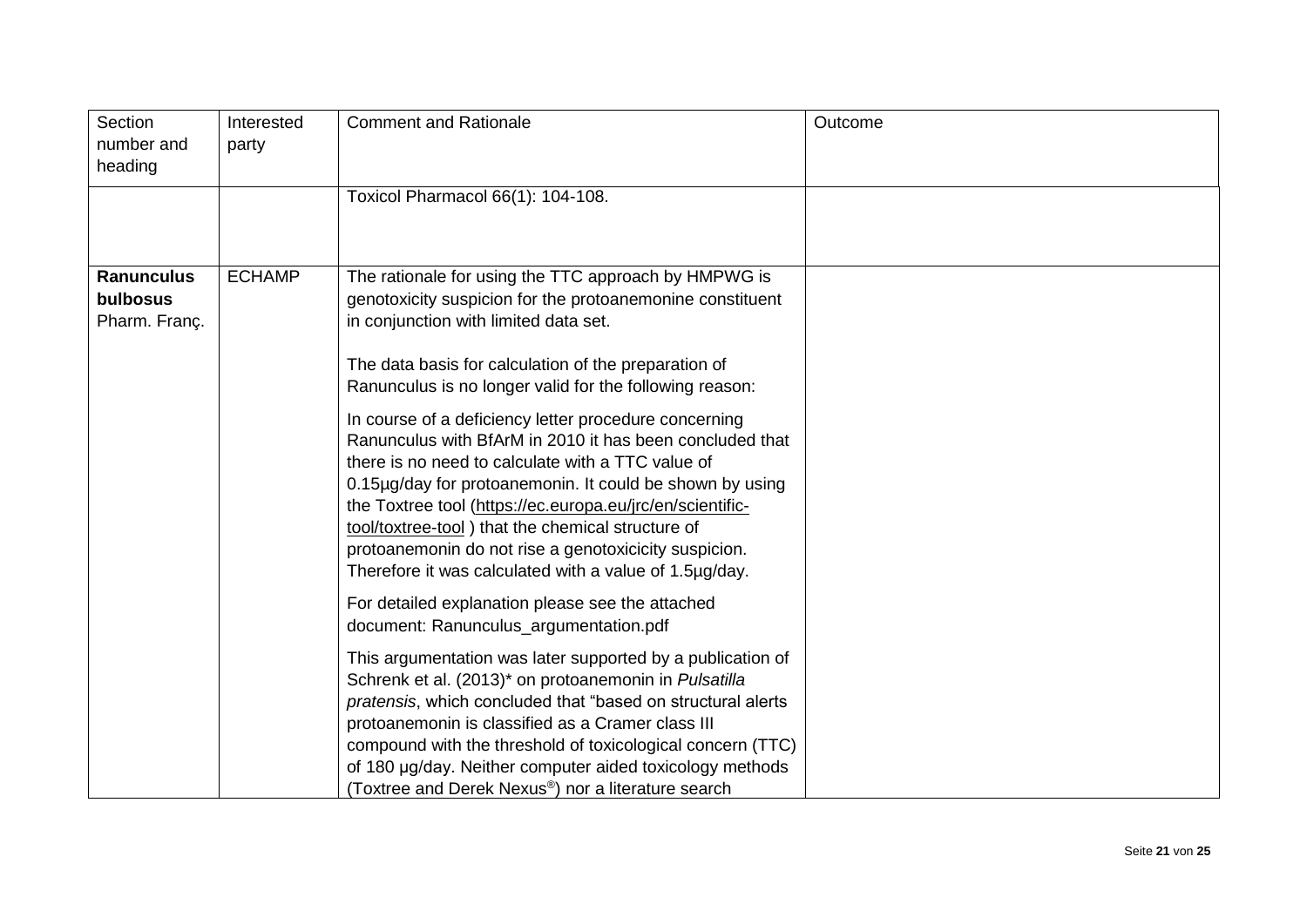| Section<br>number and<br>heading | Interested<br>party | <b>Comment and Rationale</b>                                                                                                                                                                                                                                                                       | Outcome |
|----------------------------------|---------------------|----------------------------------------------------------------------------------------------------------------------------------------------------------------------------------------------------------------------------------------------------------------------------------------------------|---------|
|                                  |                     | revealed any evidence of genotoxic, carcinogenic or<br>teratogenic potential of protoanemonin".                                                                                                                                                                                                    |         |
|                                  |                     | Schrenk et al. refers here to the updated concept of Munro<br>et al. (published in 2008), resulted in a corrected Class III<br>TTC value of 180 µg/person per day instead of 90<br>µg/person per day.                                                                                              |         |
|                                  |                     | Following the above, FSD for Ranunculus bulbosus can be<br>calculated as follows:                                                                                                                                                                                                                  |         |
|                                  |                     | Calculation with the whole plant material:<br>Ph. Eur. 1.1.10<br>10 g MT: $\rightarrow$ 1 g fresh plant material                                                                                                                                                                                   |         |
|                                  |                     | 10 g D1: $\rightarrow$ 100 mg fresh plant material                                                                                                                                                                                                                                                 |         |
|                                  |                     | 10 g D6: $\rightarrow$ 1 µg fresh plant material                                                                                                                                                                                                                                                   |         |
|                                  |                     | In case of calculation with a Cramer class III-based value of<br>$90 \mu g$ FSD is D5.                                                                                                                                                                                                             |         |
|                                  |                     | The TTC concept including the Cramer classes and the<br>associated maximum values are designed to apply per<br>person and therefore no further weight adjustment is<br>foreseen. For the sake of completeness, however, an<br>additional calculation with a weight adjustment to 3 kg is<br>added. |         |
|                                  |                     | In case of calculation with a Cramer class III-based value of<br>4.5 µg for a 3kg-newborn, FSD is D6.                                                                                                                                                                                              |         |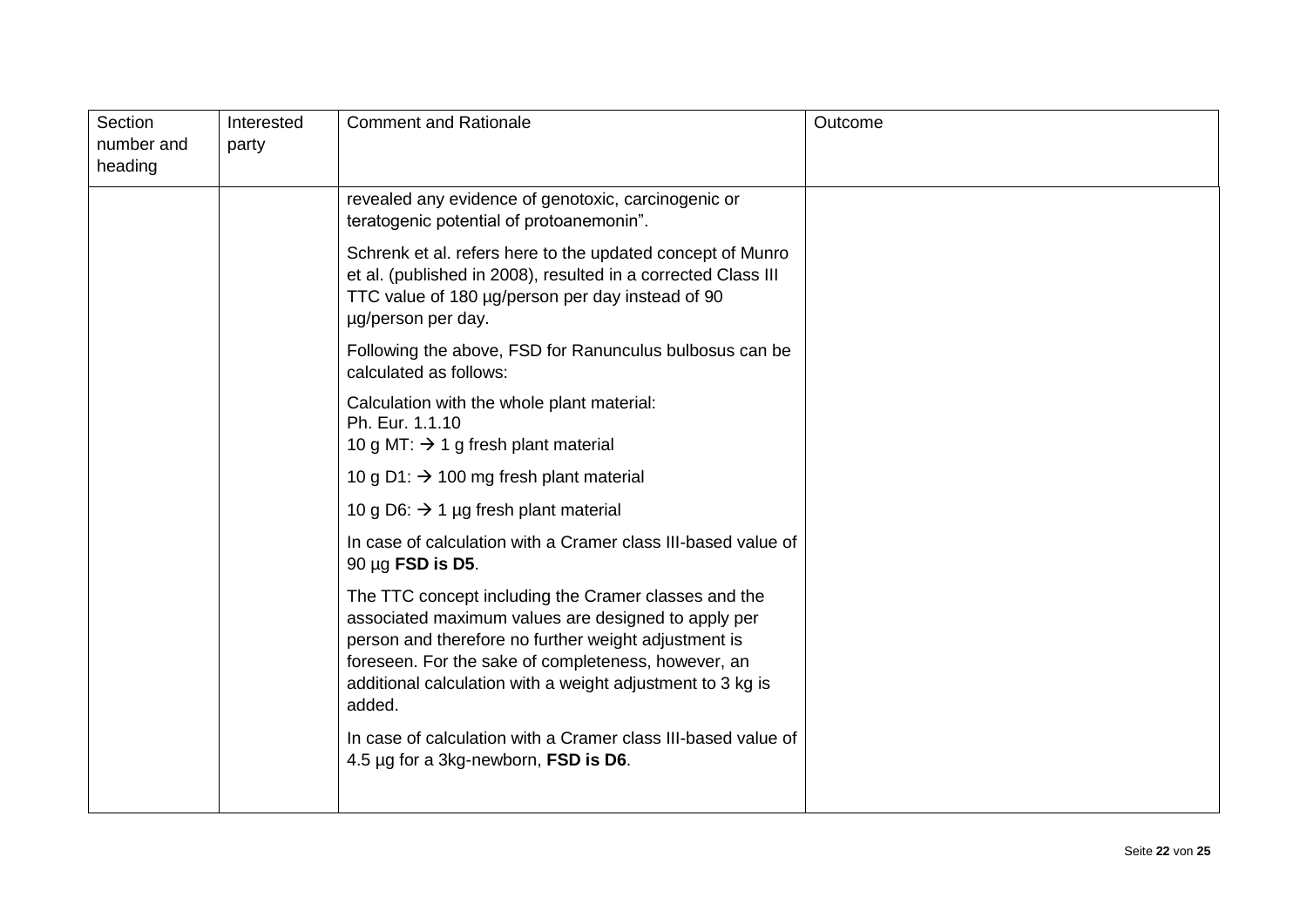| Section<br>number and<br>heading         | Interested<br>party | <b>Comment and Rationale</b>                                                                                                                                                                                                   | Outcome |
|------------------------------------------|---------------------|--------------------------------------------------------------------------------------------------------------------------------------------------------------------------------------------------------------------------------|---------|
|                                          |                     | * Schrenk, D., et al. (2013). "Feasibility study of nonclinical<br>safety assessments on homeopathic preparations using the<br>example of protoanemonin in Pulsatilla pratensis L." Regul<br>Toxicol Pharmacol 66(1): 104-108. |         |
| <b>Urginea</b><br>maritima<br><b>HAB</b> | <b>ECHAMP</b>       | We kindly ask to submit the reference for the used LHRD<br>(30 mg/day). The literature available to us gives at least a<br>minimum dose of 60 mg/day or more.                                                                  |         |
|                                          |                     | The mention of the scilliroside content is confusing<br>because it does not matter for the actual calculation. This<br>takes place exclusively based on the whole plant material.                                              |         |
| Veratrum<br>album Ph.<br>Franç.          | <b>ECHAMP</b>       | We do not agree with considering the whole plant material<br>instead of alkaloids expressed in protoveratrin. Regarding<br>the toxic component concentration please refer to the<br>general comment "Whole plant material".    |         |
|                                          |                     | Since this is not clear, we suggest using an LHRD/100 for<br>calculation of FSD instead PDE concept.<br>There is a LHRD available for Veratri rhizome for tincture.                                                            |         |
|                                          |                     | Dosierung & Art der Anwendung<br>Zur Einnahme als Pulver 0,02 bis 0,10 g pro Tag [118]. Innerlich: Tinktur 20 bis 60 Tr. pro Tag [118]. Äußerlich: 5 g<br>Tinktur in einer Mischung aus 10 g Lanolin und 20 g Schmalz [118].   |         |
|                                          |                     | References: Hager Rom 2014/ Leclerc H (1976) Précis de<br>Phytothérapie, Nachdruck 1983, Masson, Paris, S. 323-<br>326                                                                                                         |         |
|                                          |                     | There is also a standard dose (Normdosis) for the tincture<br>(AB DDR) available : 0,2 g                                                                                                                                       |         |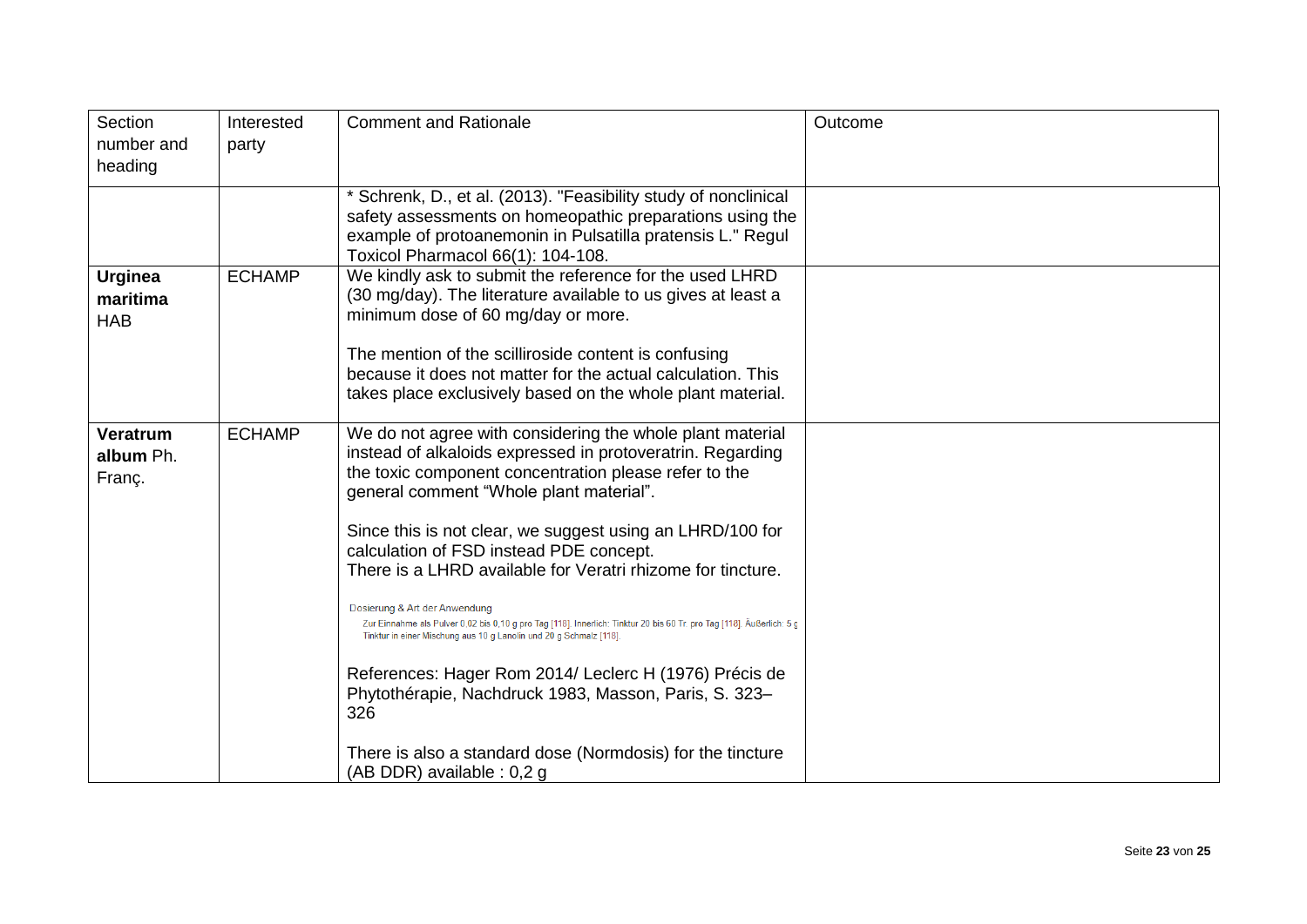| Section<br>number and<br>heading | Interested<br>party | <b>Comment and Rationale</b>                                                                                                                                                                                                                                                                                                                                                                                                                                                                                                                                                                                                                                                                                                                                                                           | Outcome |
|----------------------------------|---------------------|--------------------------------------------------------------------------------------------------------------------------------------------------------------------------------------------------------------------------------------------------------------------------------------------------------------------------------------------------------------------------------------------------------------------------------------------------------------------------------------------------------------------------------------------------------------------------------------------------------------------------------------------------------------------------------------------------------------------------------------------------------------------------------------------------------|---------|
|                                  |                     | Veratri rhizoma<br>10 %<br>Niespulver<br>Rp*), A-<br>- tinctura<br>0,2g<br>10 Tropfen<br><b>p.o.</b><br>*) ausgenommen als Schneeberger Schnupftabak bis 3 Gewichtsprozent Nieswurzel                                                                                                                                                                                                                                                                                                                                                                                                                                                                                                                                                                                                                  |         |
|                                  |                     | <b>Tinctura Veratri</b><br>Nieswurztinktur<br>Aus weißer Nieswurz im Verhältnis 1:10 gewonnener äthanolischer Auszug.<br>Gehalt an Alkaloiden, berechnet als Protoveratrin A [C <sub>41</sub> H <sub>63</sub> O <sub>14</sub> N (794,0)] 0,09 bis 0,11%.<br>Gehalt an Äthanol, berechnet als C <sub>2</sub> H <sub>5</sub> OH, 62,0 bis 67,0 Vol.-%.<br>Reference: Normdosen gebräuchlicher Arzneistoffe und<br>Drogen 2018/ AB DDR 1975<br>Calculation LHRD based on 0,2 g Tinctura Veratri (1:10)<br>which contain 0,02 g plant.<br>LHRD/100: 0,2 mg<br>Calculation for neonate: $0,2$ mg /60*3 = 10 µg<br>Therefore the acceptable amount for neonates is 10 µg<br>whole plant material<br>10 g Veratrum album MT contain 1000 mg raw material<br>10 g Veratrum album D5 contain 10 µg raw material |         |
|                                  |                     | Therefore change of FSD; FSD =D5 instead of D7                                                                                                                                                                                                                                                                                                                                                                                                                                                                                                                                                                                                                                                                                                                                                         |         |

## **Appendices**

General comment- PDE and weight adjustment

Ranunculus argumentation